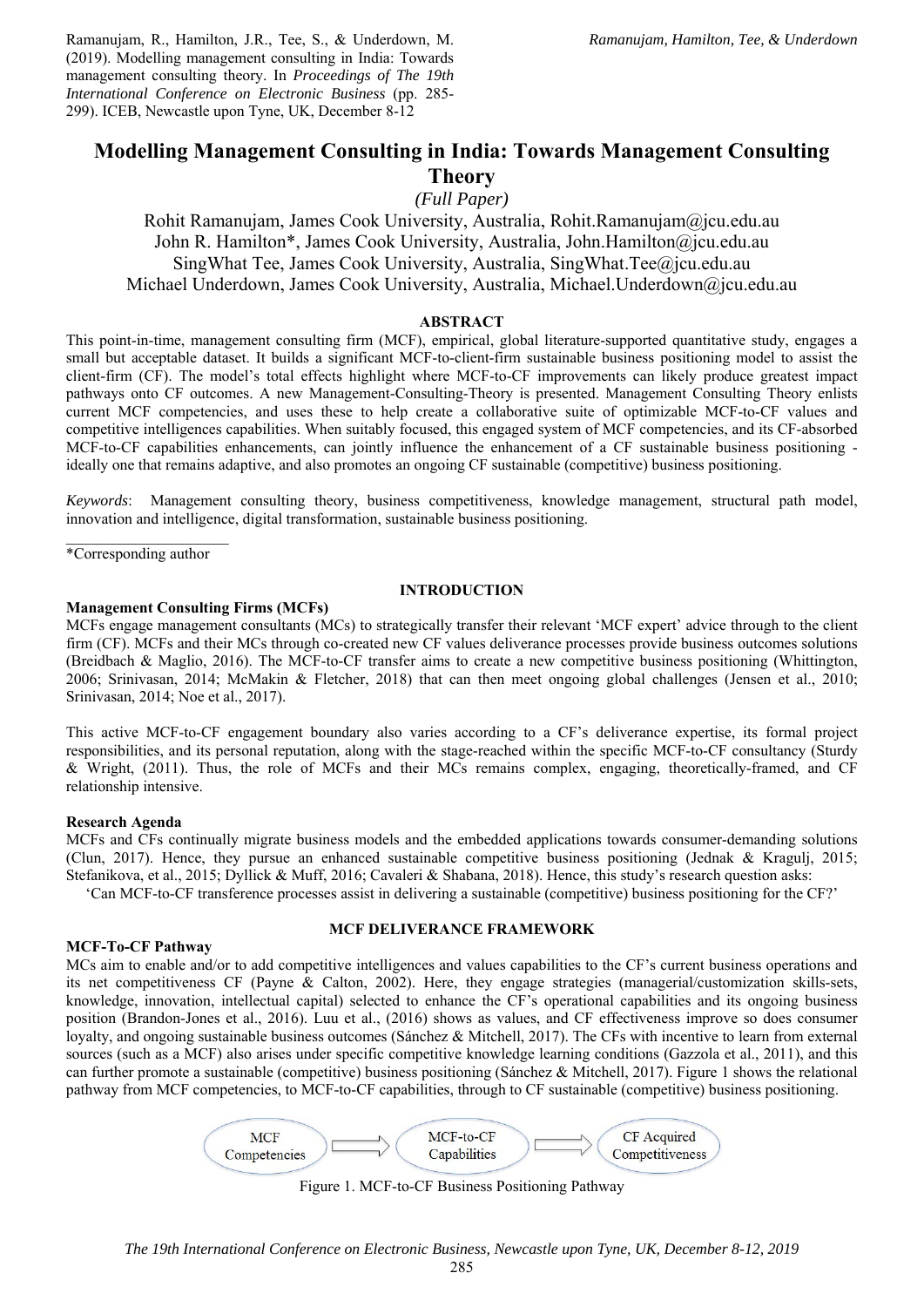Konlechner and Ambrosini (2019) consider 25 years of research, and suggest coherent management practices likely follow causal input-to-output pathways (firm competencies, into actions/results, and then into competitive outcomes) through to delivering ongoing (sustainable) advantage. Key research approaches include considering the firm's (or CF's) barriers to imitation, factor-mobility, and learning. Reed and DeFillippi (1991) suggest targeted firm investments across competencies (such as those developed by MCFs), likely generate multiple sources of advantage and uniqueness. Further, these developed MCF competencies can likely be enlisted when pursuing the competitive outcome positioning of engaged CFs. Hansen et al. (2013) adds these unique competencies offer potential pathways to competitive positioning, and particularly in highly competitive business environments. This is a scenario where the CF may choose to enlist the assistance of a MCF.

#### **MCF-to-CF Framework**

Within business management studies the competencies of a MCF as vehicles to creatively adjust its positioning is sometimes termed bricolage. The term has been applied by Visscher et al., (2018) to: (1) innovation (Garud & Karnøe, 2003; Halme, et al., 2012), (2) knowledge creation (Boxenbaum & Rouleau, 2011; Duymedjian & Ruling, 2010), (3) entrepreneurial intellectual capital (Baker et al., 2003; Fisher, 2012) and (4) group and understand the skills-set of a firm (Perkmann & Spicer, 2014; Weick, 1993). The term bricolage is also incorporated as a combinations problem solving tool (Senyard et al., 2014) that is then capable of solving uncertainty situations - such as those encountered in a MCF-to-CF transference process.

Konlechner and Ambrosini (2019) develop a framework incorporating causal competencies (resources, skills-sets, knowledge, and technologies) that then delivers both firm performance values and competitive firm learning. Thus, they help establish the literature support for the MCF-to-CF pathways from competencies to capabilities. MCFs share their researched skills-sets, innovation (radical, incremental or imitation), new knowledge and intellectual capital (or new information) with the CF (Christensen et al., (2013; Cavaleri and Shabana, 2018). These four MCF competencies of Figure 2 then support the repositioning of the CF's existing utilitarian values (qualities, performance and economic worth) (Jones et al., 2006; Hamilton et al., 2014), along with the repositioning of the CF's competitive intelligences (Werth et al., 2016a; 2016b). From these MCFto-CF capabilities relationships, a level of CF recognition and trust may arise (Rangan & Dhanapal, 2016).

Petroni, (2000), and Teo and Choo (2001) show MCF competencies offer pathways towards price-competitive high quality products/services, and towards a positive return on investment, whilst Lee and Jung (2018) find competencies constructs do form pathways into quality capabilities (Figure 2). Rangan and Dhanapal (2016) suggest MCFs who consistently deliver credible, technically-competent CF capabilities solutions across their connectivities channels, then likely earn trust, and/or sustainability recognition. Dyllick and Muff (2016) add sustainable business positioning is delivered when internal business challenges are effectively and efficiently performance-capabilities solved.

The above discussion, and Figure 1's MCF-to-CF Sustainable Business Positioning Pathway, suggests when consulting with a CF, the MCF's engagement competencies and its deliverance capabilities (utilitarian values and competitive intelligences) interplay to deliver a sustainable (competitive) business positioning solution. This is presented visually as the MCF-to-CF Business Positioning Deliverance Framework (Figure 2).



Figure 2: MCF-to-CF Business Positioning Framework

#### **MCF Competencies**

Kache and Seuring (2017) suggest existing CF business modelling likely lacks the flexibility to capture (and utilize) both realtime process and current external information. Hence, CFs engage MCFs to pursue such flexibility via a MCF-to-CF capabilities assimilation process and to target further CF management and financial goals (Liu et al., 2016).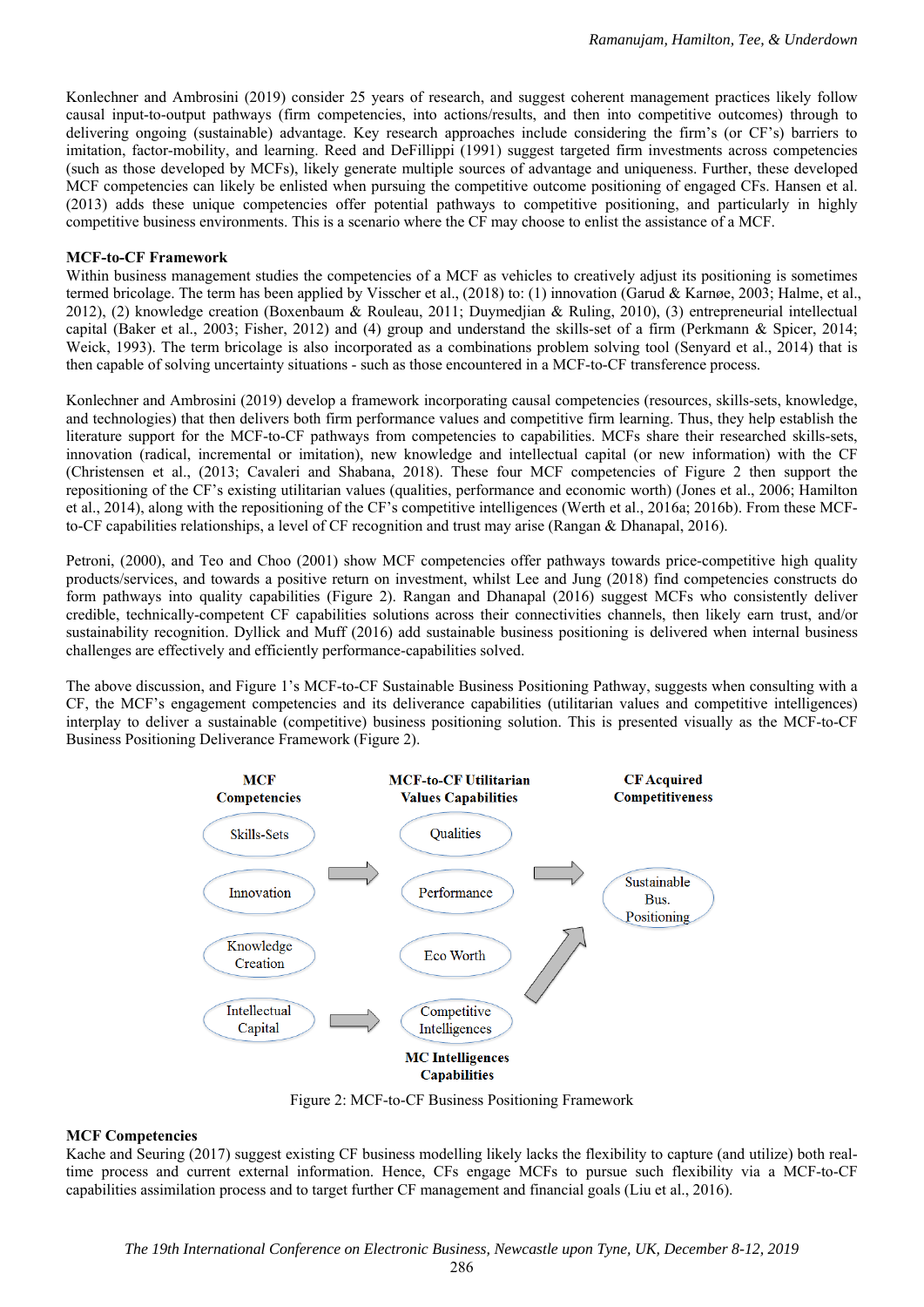The MCF's enabling competencies suite (skills, materials, expertise, functions, and prices) helps support the CF's planned capabilities (better performance, better planning, and new service successes) across its existing and/or new markets (Teo  $\&$ Choo, 2001). Innovation brings new approaches, new technologies exploration, services innovation, visionary ideas, new ventures, and innovative attention/emphasis/measurement (Chen et al., 2009; Lubatkin et al., 2006). These coalesce as new ideas, creative thoughts, new imaginations, new applications or more effective services (Ettlie & Rosenthal, 2011; Hsieh et al., 2011).

Knowledge creation continuously combines, transfers, and conjointly analyses various knowledge formats. It is collaborative (Bronnemayer et al., 2016), a pioneering activity (Stoyanov et al., 2018) and both entrepreneurial, and performance-related (Li et al., 2009). Knowledge creation also houses strategic intelligence gathering, strategic analysis, interpretation, dissemination, and the development of futures scenarios (Trim & Lee, 2008). The competency 'intellectual capital' adds the MCF's research, infrastructure requirements, and big data information (Zhan et al., 2018) via knowledge acquisition practices, and/or via problem solving toolkits (Lee and Jung, 2018).

In Figure 2's MCF-to-CF capabilities context, the competencies-to-capabilities model pathways are supported by Liu et al., (2006) as sociotechnical competencies linkages of deep infrastructure knowledge absorbed into the collaborative practical CF capabilities of infrastructure competitive intelligences and CF state-of-the-art values capabilities practices (von Briel et al., 2019). Lee and Jung (2018) show the MCF competencies of knowledge creation, and intellectual capital provide pathways initiations through to the CF's quality capabilities. Bello et al., (2016) adds that such competencies covary. For example, the competencies knowledge creation, intellectual capital and workforce-skills each covary against changes in the MCF's innovation competencies, and so further the innovation construct. Thus all four competencies covary. The innovation competency also provides a direct pathway effect onto two of the MCF-to-CF capabilities (performance and economic worth).

### **MCF-To-CF Values Capabilities**

Jones et al., (2006) links hedonic and utilitarian retail values as pathway initiators into loyalty and/or sustainability deliverance. Basole and Rouse (2008) use the input motives (or input competencies provided by the MCF) as links into a values domain network (performance, quality, economic and consumer servicing). These MCF-to-CF capabilities inclusions help to frame a positive business outcome. This business strategy approach to the utilitarian values then helps satisfy consumer needs, whilst focusing on economically-competitive sustainability (Kaltcheva et al., 2012).

The value domain of 'quality' is often gauged as 'service quality' (McLachlin, 2000). Zeithaml et al., (1990) offer five dimensions of service quality (reliability, responsiveness, assurance, empathy, tangibles). In MCF context the key CF service quality dimension is reliability – particularly in meeting agreed-upon goals (McLachlin, 2000). The MCF and the CF each pursue high levels of service quality capabilities throughout each of their consulting engagements.

The MCF offer CF improvements across the existing performance levels, capabilities, and workplace culture (McLachlin, 2000). Cannon et al., (2010) models the CF's performance capabilities against both its inputs and outcomes. Some quantify performance (cost, speed, dependability, quality and flexibility) against five lean business operational approaches (just-in-time, automation, kaizen, total productive maintenance, value stream mapping) (Belekoukias, 2014). However, the four most broadly used performance dimensions (efficiency, effectiveness, productivity, and flexibility) (Karwan & Markland, 2006; De Leeuw & Van den Berg, 2011) are engaged in this study as the MCF-to-CF items most directed towards achieving CF strategic objectives.

In the MCF context, economic worth capabilities follow Spanos and Lioukas's (2001) approach as external firm budgeting accomplishments (sales volume, growth-in-sales, market share, growth) (Bronnemayer et al., 2016), and as internal firm economic rents derived from strategic profitability activities (ROA, profit, ROI, ROE, net profit) (Sobol & Klein, 2009; Geletkanycz & Boyd, 2011; Bronnemayer et al., 2016). Further both MCF-to-CF economic worth dimensions are pathway initiators into CF sustainability.

# **MCF-To-CF Competitive Intelligence Capabilities**

Competitive intelligences are akin to an intelligent network of collected human capital interconnected through knowledge creation and intellectual capital communication links (Heylighen, 2005; Ramanujam, 2012). Competitive intelligences offer high quality market information (Reinmoeller & Ansari, 2016), and offer the CF a pathway change that promotes its coherence in an ongoing but permanent (sustainable) way. This suggests as a CF knowledge evolution is ensuing, so are its linked, enhancing, learning, intelligences capabilities (Garrido, 2009).

Competitive intelligences embrace both business knowledge intelligences (which analyse business systems) (Brooks, et al, 2015; Larson & Chang, 2016), and collective intelligences (which gather and collate relevant external data into useful formats) (Chen et al 2014; Gruber 2008). Competitive intelligences contribute towards business strategic planning, competitor evaluation, and risk analysis (Stefanikova et al., 2015; Lopes-Robles et al, 2019).

Competitive intelligences can arise when firms gather multi-sourced (but partial) knowledge about their global markets and their competition (Fleisher, 2003; Tomek & Vavrova, 2011). Such firms may then strategically apply their competitive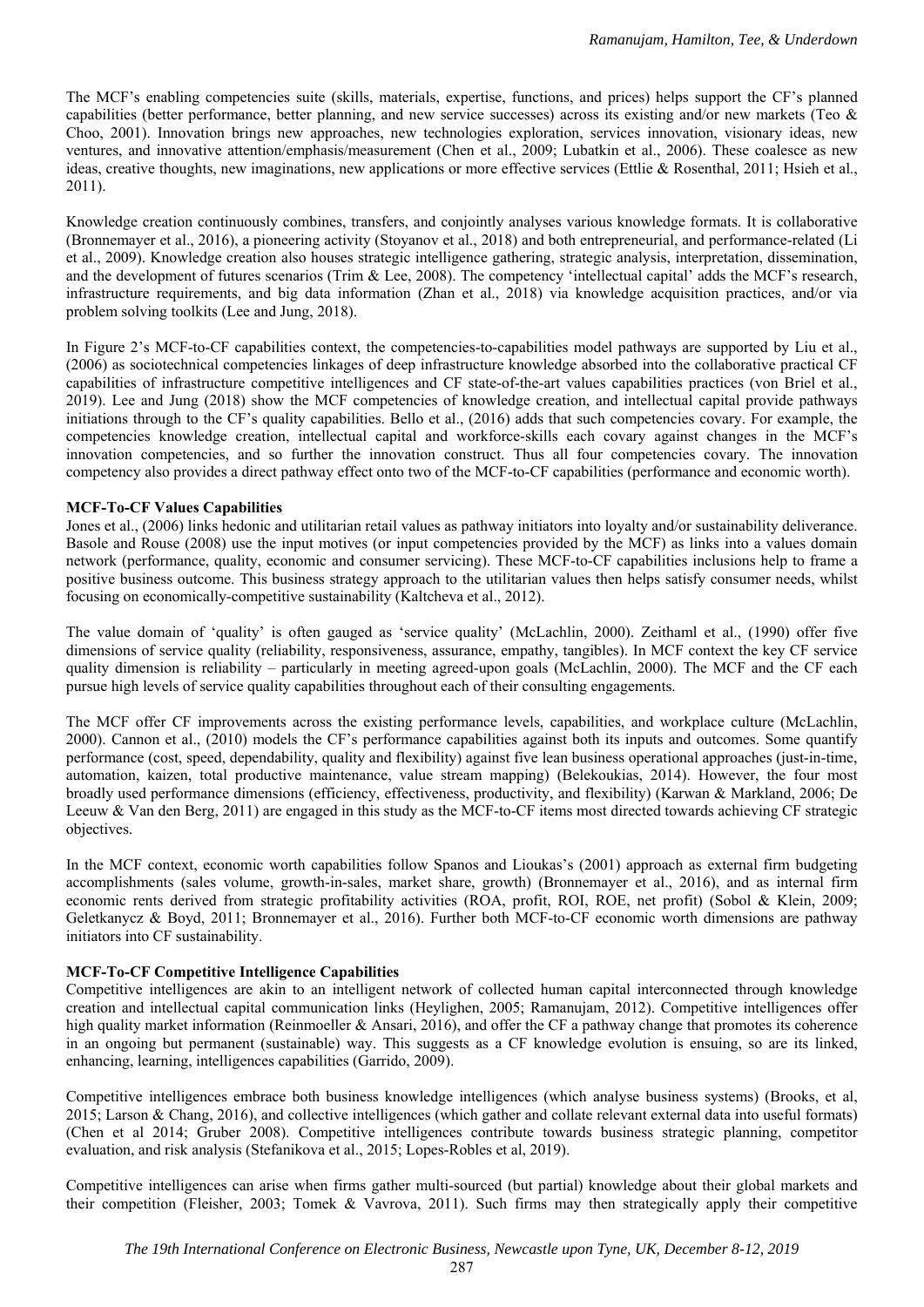intelligences as actionable-information aimed at advancing their performance, and towards producing a sustainable competitive advantage. (Stefanikova & Masarova, 2014). Thus an intermediate relational pathway between competitive intelligences and performance may also exist.

Bronnemayer et al., (2016) add competitive intelligences require the resourcing and competitive support of the top management (including the CEO). Competitive intelligences can also capture additional reflexive, anticipatory, cognitive competencies (like knowledge creation and intellectual capital) that target the molding the CF's individual reasoned-processes (Duarte Alonso et al., 2018). Laursen & Andersen (2016) and Umasuthan et al., (2017) suggest competitive intelligences can encompass a perceived mental state where the CF, through its top management, is in general alignment with MCF motives.

Yan et al., (2016) suggest meta-cognitive competitive intelligences approaches offer further learning via consumptive performance recognitions. Tan & Agnew (2016) see competitive intelligences through Interdependence Theory and the build of pathways through to sustainable business positioning relationships, whilst Alexandra (2018) engage Contact Theory and Meta-Cognitive Behaviour across culturally divergent environments. Thus, literature suggests recognition, collection, and rendering of competitive intelligences into the CF likely also encompasses behavioural cognitive and meta-cognitive dimensions.

The above Figure 2 MCF-to-CF values and competitive intelligences capabilities constructs capture the CF's practical/operational skills deliverance - where MCF-to-CF business-specific operational knowledge, and intelligent capabilities skills-sets are coalescing in the pursuit of producing an ongoing CF sustainable (competitive) business outcome.

### **CF Sustainable Business Positioning**

Firms are 'sustainability entities' and by definition, they exist in-perpetuity. They acquire competitiveness by deploying their economic, social, corporate and environmental perspectives within their ever-changing business and global environments. Dyllick and Muff (2016) conclude today's truly sustainable firms seek competitive business solutions that ease financial conflicts, ease societal needs, innovate processes, and increase their sustainability positioning. They suggest collaborative partnerships can also increase the impact of the firm's sustainability approach strategies.

Hence, both MCFs and CFs each pursue, and seek to retain, their respective ongoing, individual, competitive business presence. Such approaches require a capacity to positively-engage across their resources (including: workforce, financials processes, systems, technologies, innovations, connectivities), and both likely each seek ongoing, externally-competitive (and beneficial) firm pathways designed to deliver their current and aspiration needs (Wikipedia, 2019). This is likely a trusting MCF-to-CF relationship where shared strategic exchanges bring manageable transactional costs, and develop inter-firm connectivities that then contribute towards enhancing competitive advantage (Hill et al., 2009; Zhang et al., 2011; Srinivasan, 2014). Thus, a CF's sustainable positioning outcome likely involves a system of ongoing, directed, and monitored MCF-to-CF deliverance systems.

Arjaliès and Mundy (2013) show in France's largest listed companies deliverance systems can contribute to sustainability through processes enabling: innovation, communication, reporting, plus assessing threats and opportunities. Gond et al., (2012) suggest seven competitive and values deliverance systems link into the production of a sustainable positioning within the firm's operationalized strategy. They also note these deliverance systems interactively (and diagnostically) applied across several prior business cases. Bruining, (2004), Widener, (2007), and Mundy, (2010) note that deliverance systems collectively contribute towards successful strategic sustainable business positioning pursuits.

Across MCF-to-CF consulting processes the CF deliverance systems behave similarly. Hence, this study follows the Gond et al., (2012) and Arjaliès and Mundy (2013) relationship view that a MCF-to-CF deployed, integrated-suite of deliverance capabilities systems can enable a CF sustainable business positioning - provided the approach is collectively-integrated, and not engaged as isolated autonomous strategic tools (Burgelman, 1991; Simons, 1995).

Cavaleri and Shabana (2018) conceptually-frame the operational initiatives driving a competitive and values enhancing business solution as a deliverance system that then supports a sustainable business positioning. Their input competencies model initiatives including competitive cost leadership, competitive differentiation, levels of innovation, and levels of imitation/innovation. These concepts are similar to, but less specific than, this empirical study's Figure 2 MCF input engagers. Cavaleri and Shabana (2018) suggest intermediary constructs capture deriving benefits or values, along with a competitive business and relational repositioning. This conceptual approach is aligned towards, but less specific than, this study's joint MCF-to-CF values and competitive intelligences deliverance approach. They also suggest a sustainable, competitive, financially-rewarding business advantage should be generated. The above studies suggest this study should include the CF sustainable business positioning as a model outcomes driver. Bronnemayer et al., (2016) measure the MCF's success in delivering an enhanced CF sustainable business positioning outcome as: a budget/scheduling deliverance, targets achieved, profitability, expansion-to-existing, and as extension-to-existing.

The above studies recognize a CF sustainable (competitive) business position remains a desirable and measurable relationship outcome. Hence, we model the MCF-CF relationship as one that delivers a sustainable (competitive) business positioning where the MCF adds/delivers: all their CF-contracted services, highest value-for-money CF solutions, improved CF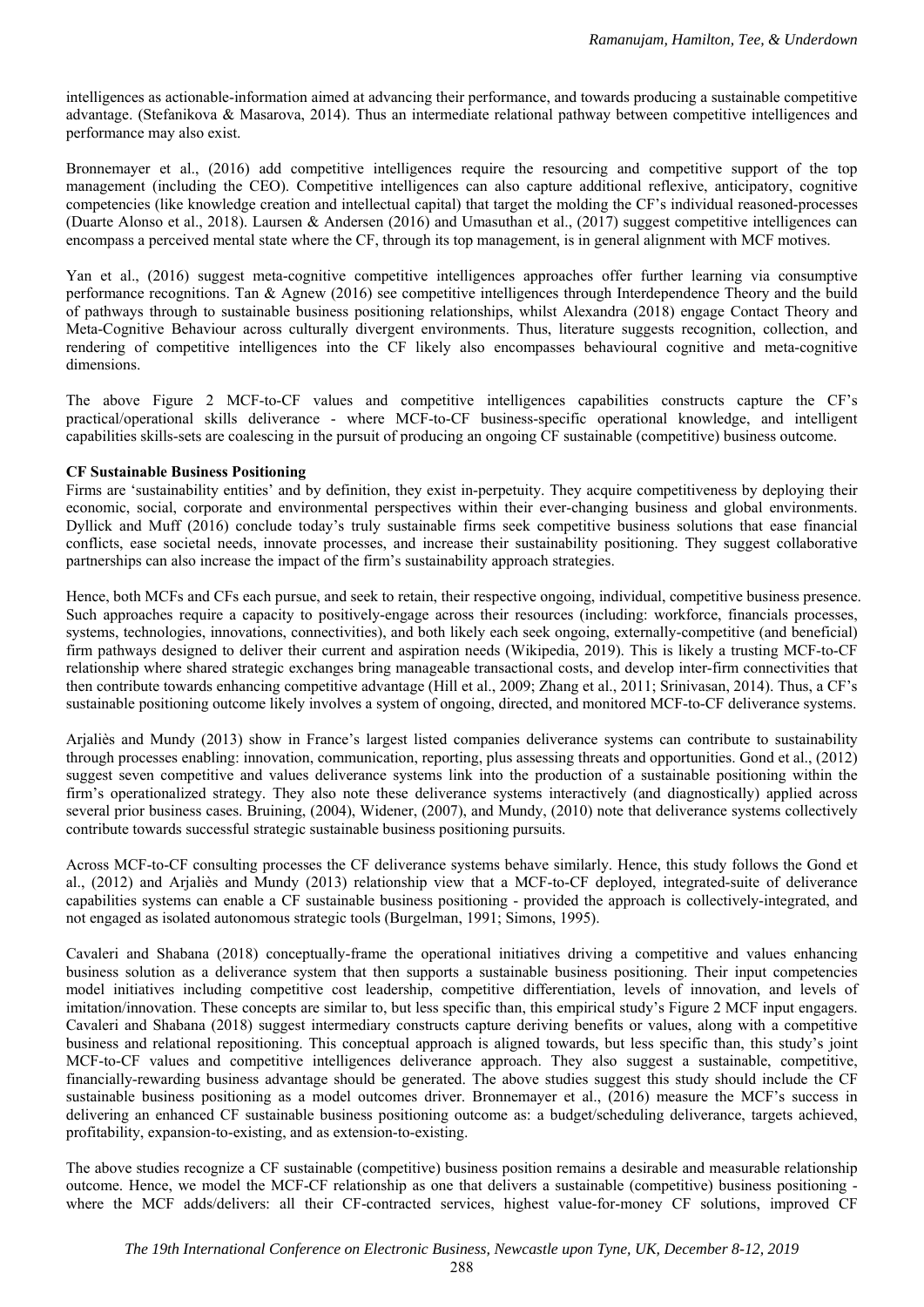qualities/performances, and promotes competitive/accelerated CF business growth. Thus, the nine constructs of Figure 2 can be defined by the measurement items shown in Table 1, and for consistency of analysis, these can be modelled using a countryspecific approach. For this study, India is selected as a suitable, and substantive MCF and CF business environment.

### **MCF DELIVERANCE MODEL**

### **India Perspective**

MCFs in India often reside around major cities. MCFs are often geared towards developing 'business technologies incubators' and business entrepreneurship (Tang et al., 2013). India's top business school reports 31% of its 2018 class are now employed by top MCFs including: BCG, Deloitte, AT Kearney, Accenture Strategy, Bain, and McKinsey. Such top graduates are employed by MCFs to deliver further technical prowess, innovative initiatives, new knowledge management, and added intellectual capital to the CF, and within increasingly complex, and uncertain, competitive environments (Baud et al., 2014).

Across 2017-2018 and in India, McKinsey achieved double-digit growth. During this time Bain and Co has continued expanding it is India operational sites at an annual rate of two new MC workplaces per year. Today, BCG (with 20% of its workforce in India) is the fastest growing MCF in India. Through to 2022, the MCF industry is projected to continually grow at around 6.8% annually, and by 2022 the India MCF industry should generate around \$2.5B in revenue.

### **Survey**

This April 2017 online survey, offered through the Institute of Management Consultants of India, and available to the MC profession in India, adopted a Likert scale  $(1=$  strongly disagree to  $5 =$  strongly agree) quantitative survey format. Initial responses from 182 management consultants delivered a final, usable, no-missing-values, complete data set of 112 cases - after the elimination of two outliers.

This 112 case study engages the Figure 2 nine near-normal distributed constructs. It meets the AMOS25.0 minimal sample size requirements for both confirmative factor reduction to final construct development, and subsequent structural path modelling. Some past studies successfully model even with around 50 cases but with very simple structural models (Hoyle, 1995; Marsh et al., 2004). Kline (2005) suggests acceptable structural models can work from 100 plus cases per study. Chou and Bentler (1990) add that normally distributed data models can be generated with a minimum of five cases per construct. For this study this indicates normal item modelling can be derived from as low as 45 cases. Nunnally's (1967) 'rule-of-thumb' suggests 10 cases per construct as a minima for structural equation and/or path modelling.

Tinsley and Tinsley, (1987), Anderson and Gerbing, (1988), Ding, Velicer, and Harlow, (1995), and Tabachnick and Fidell, (2001) suggest a structural model minima of 100-150 cases/observations. The Muthén and Muthén (2002) rigorous simulation studies using near-normal constructs and no missing data suggest 150 confirmatory factor analysis cases are adequate. Thus, on balance, against past literature reported studies, this study's final sample size of 112 cases, and near-normality constructs/items, plus no missing values is of sufficient size for structural equation and/or path modelling.

The survey's demographic data shows 75% of MCF respondents are male. MCF respondent average age lies across the 31-45 years range, and 70% of MCF respondents hold either a Masters' Degree or a Ph.D. (7%). Respondents (68%) typically are in MCFs sized under 20,000 personnel. All respondents have past consulting experience, and 32% have participated in over 15 consulting projects. Most respondents consult on strategy (22%) or IT (32%). Thus, these MCF survey respondents likely match the profile of the industry and likely do understand their industry, its CF deliverables, and its CF targeted outcomes.

# **Data Collation And Preparation**

This empirical study first engaged principal components, and Varimax factor analysis to further consolidate the compatibility of final factor items possible for each construct. This eliminated 20 poor load, cross-load, or non-factor items. Then remaining items were checked against the projected nine constructs. Next, these remaining items designated to a construct underwent factor (ML/Oblim) reduction - delivering nine final constructs (with all of remaining items showing residuals below 0.05).

Table 1 captures the above literature that delivered the nine constructs and their thirty-seven final quantitative survey response items. Table 1 shows each construct is gauged by its suitability measures. For example the MCF construct 'skillses' is captured from two literature studies and defined by five items - value for money, product focusing, high-quality products, excellent transactional value strategies and authentic and enduring organizational leadership approaches, these five items all load onto the construct at above 0.71 and deliver an average variance explained (AVE) of 0.63. This indicates a strong construct is delivered. The mean of 3.63 and standard deviation (SD) of 0.94 both indicate construct suitability. The Cronbach alpha of 0.89 indicates the construct has strong but not unidimensional internal consistency across its measurement items.

Across Table 1 each construct item loads - all bar two (0.66, 0.69) item loads, exceeded 0.70. In one economic worth construct item an excessively high load of 0.97 was encountered. This item was necessarily retained to deliver the three item construct. All Cronbach alpha measures exceeded 0.70, and all construct AVE's exceeded 0.50 (Hair et al., 2014). The mean of each final construct lay between 3.5 and 3.9 (each with an acceptable SD). Thus, this study's constructs and their respective items are considered very likely to deliver an acceptable structural path model.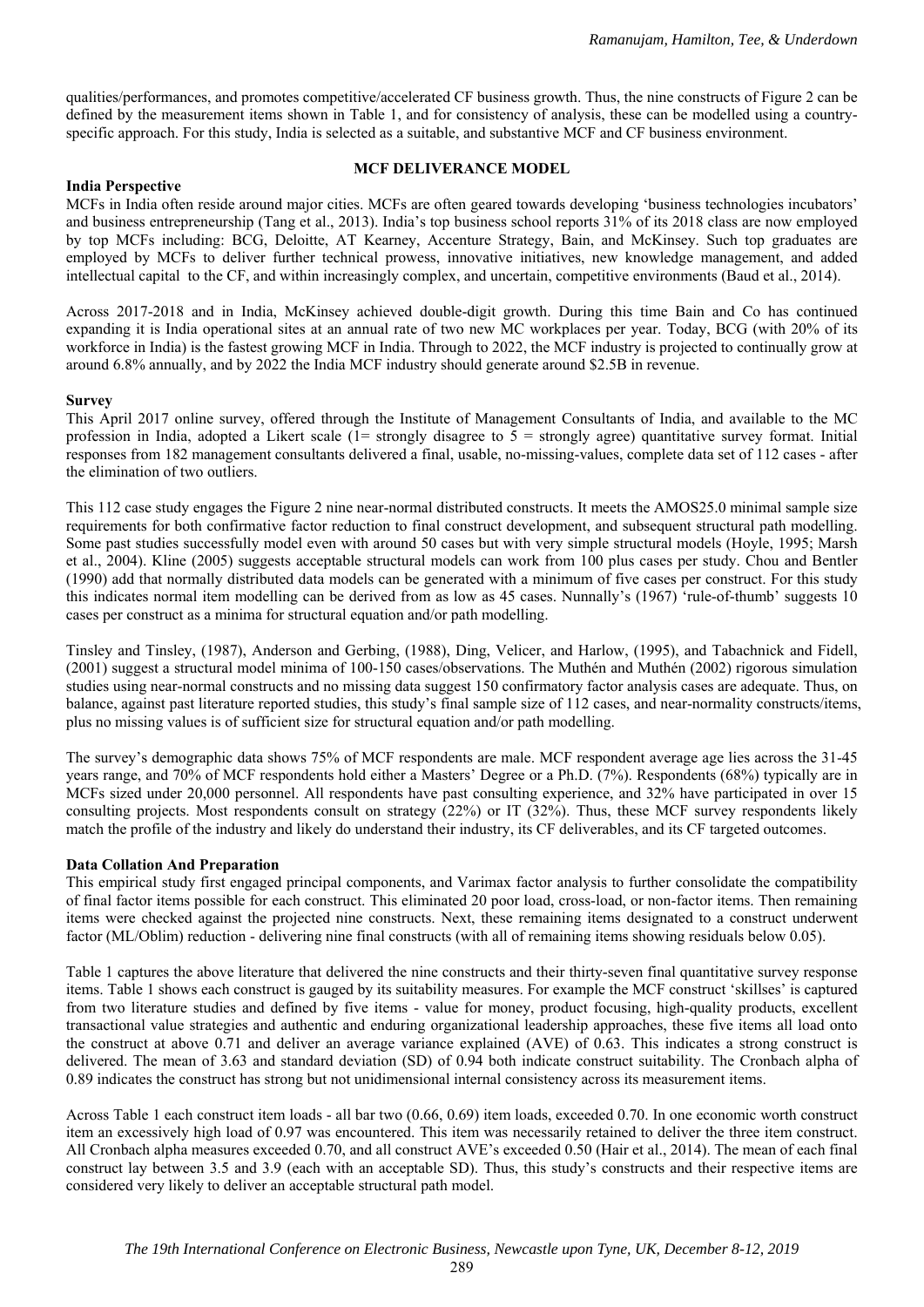To further support structural equation and/or path modelling validity Table 2 shows as required, all constructs do significantly but only moderately correlate (Cunningham, 2008; Hair et al., 2014). Further, all eight constructs correlate with the CF outcomes construct sustainable business positioning. Thus, each factor reduction construct holds a discriminant validity suitable for AMOS25.0 structural equation and/or path analysis.

#### **Data Analysis**

This study adopts a structural path analysis approach as it seeks to understand the model and its staged progression, and because the authors would like a larger data set of 20 items per construct for definitive structural equation modeling (Hair et al., 2014). Constructs with their retained final items, are presented in Table 1. Again, all constructs correlate adequately (Table 2).

|  |  | Table 1: MCF-to-CF Sustainable Business Positioning Measurement Data |  |
|--|--|----------------------------------------------------------------------|--|
|--|--|----------------------------------------------------------------------|--|

| <b>LITERATURE ENGAGED</b>                                                               | SURVEY RESPONSE ITEMS $(N = 112)$                                                                   |      | LOAD ALPHA AVE MEAN |      |      | <b>SD</b> |
|-----------------------------------------------------------------------------------------|-----------------------------------------------------------------------------------------------------|------|---------------------|------|------|-----------|
|                                                                                         | <b>MCF SKILLS-SETS</b>                                                                              |      | 0.89                | 0.63 | 3.69 | 0.94      |
| Weick, 1993; Petroni, 2000; Teo & Choo, offers CF value for money                       |                                                                                                     | 0.84 |                     |      |      |           |
| 2001; Baker et al., 2003; Fisher, 2012;                                                 | offers CF product focusing                                                                          | 0.77 |                     |      |      |           |
| Perkmann & Spicer, 2014; Visscher et al., offers high quality CF products               |                                                                                                     | 0.86 |                     |      |      |           |
| (2018)                                                                                  | delivers excellent transactional value strategies                                                   | 0.78 |                     |      |      |           |
|                                                                                         | delivers authentic and enduring CF organizational leadership approaches                             | 0.71 |                     |      |      |           |
| Vogus & Welbourne, 2003; Lubatkin et al., MCF INNOVATION ADDITIONS                      |                                                                                                     |      | 0.84                | 0.67 | 3.49 | 1.05      |
| 2006; Chen et al., 2009; Halme, et al.,                                                 | encourages us to innovate while solving CF problems                                                 | 0.91 |                     |      |      |           |
| 2012; Eisingerich, et al. 2009; Ettlie &                                                | provides solutions to tomorrow's unknown problems                                                   | 0.71 |                     |      |      |           |
| Rosenthal, 2011; Hsieh et al., 2011; Bello uses innovation to solve CF requests         |                                                                                                     | 0.82 |                     |      |      |           |
| Trim & Lee, 2008; Li et al., 2009;                                                      | MCF KNOWLEDGE CREATION                                                                              |      | 0.87                | 0.59 | 3.72 | 0.88      |
| Duymedjian & R"uling, 2010; Khanna et                                                   | looks for new CF opportunities and new markets                                                      | 0.69 |                     |      |      |           |
| al., 2011; Boxenbaum & Rouleau, 2011;                                                   | delivers knowledge-based CF infrastructure practices                                                | 0.81 |                     |      |      |           |
| Mohammed, 2011; Bronnemayer et al.,                                                     | adds our experienced-based knowledge to CF infrastructure practices                                 | 0.86 |                     |      |      |           |
| 2016; Goedhart et al., 2017; Stoyanov et                                                | adds our expert-based knowledge to CF infrastructure practices                                      | 0.82 |                     |      |      |           |
| al., 2018; Visscher et al., 2018                                                        | targets adding IoT capabilities to CF infrastructure practices                                      | 0.64 |                     |      |      |           |
|                                                                                         | MCF INTELLECTUAL CAPITAL                                                                            |      | 0.90                | 0.63 | 3.66 | 0.9       |
|                                                                                         | shows-up in effective fieldwork procedure deliverables to CF                                        | 0.72 |                     |      |      |           |
| Baker et al., 2003; Fisher, 2012; Liu et al.,                                           | provides the social capital teamwork to make CF consulting world-class                              | 0.83 |                     |      |      |           |
| 2016; Kache & Seuring, 2017; Lee and                                                    | uses personal intellectual capital to make CF consulting world-class                                | 0.87 |                     |      |      |           |
| Jung, 2018; Visscher et al., 2018; Zhan et                                              | uses teams to make CF consulting world-class                                                        | 0.78 |                     |      |      |           |
| al., 2018                                                                               | makes each MCF quickly source, learn, transmit new knowledge to CF                                  | 0.76 |                     |      |      |           |
|                                                                                         | ensures each MCF always quick to contemplate a CF assignment                                        | 0.72 |                     |      |      |           |
| Garrido, 2009; Tomek & Vavrova, 2011;                                                   | MCF-to-CF COMPETITVE INTELLIGENCES                                                                  |      | 0.82                | 0.61 | 3.71 | 0.9       |
| Chen et al 2014; Brooks, et al, 2015;                                                   | recognizes competitive intelligences as a necessity for CF's business success                       | 0.79 |                     |      |      |           |
| Stefanikova et al., 2015; Larson &                                                      | collects CF information from many sources                                                           | 0.78 |                     |      |      |           |
| Chang, 2016; Lopes-Robles et al, 2019                                                   | communicates collected intelligences to the CF                                                      | 0.78 |                     |      |      |           |
|                                                                                         | MCF-to-CF QUALITIES                                                                                 |      | 0.89                | 0.63 | 3.89 | 0.83      |
|                                                                                         | sees MCs consistently delivering quality results to a request                                       | 0.76 |                     |      |      |           |
| Zeithaml et al., 1990; Sheth et al., 1991;                                              | sees MCs consistently respectful in assisting CFs                                                   | 0.79 |                     |      |      |           |
| McLachlin, 2000; Roig et al., 2006;                                                     | sees MCs consistently bringing new skilling into the CF's workforce                                 | 0.84 |                     |      |      |           |
| Basole & Rouse, 2008; Kaltcheva et al.,                                                 | sees MCs changes as improving qualities of CF's business opportunities                              | 0.91 |                     |      |      |           |
| 2012; Hamilton et al., 2014                                                             | sees MCs changes highlighting where CF's can reliably excel against                                 | 0.66 |                     |      |      |           |
|                                                                                         | competitors                                                                                         |      |                     |      |      |           |
|                                                                                         | MCF-to-CF PERFORMANCE                                                                               |      | 0.90                | 0.70 | 3.77 | 0.96      |
| Karwan & Markland, 2006; Cannon et al.,                                                 | sees high levels of optimized business outcomes                                                     | 0.75 |                     |      |      |           |
| 2010; Kaltcheva et al., 2012; Belekoukias,                                              | sees high performing MCF-CF shared relationships                                                    | 1.00 |                     |      |      |           |
| 2014; De Leeuw & Van den Berg, 2011                                                     | sees secure, comforting, MCF-CF-workforce environments                                              | 0.74 |                     |      |      |           |
| Spanos & Lioukas, 2001; Sobol & Klein,                                                  | MCF-to-CF ECONOMIC WORTH                                                                            |      | 0.86                | 0.75 | 3.56 | 1.07      |
| 2009; Geletkanycz & Boyd, 2011;                                                         | sees outcomes are worthwhile for monies being invested                                              | 0.78 |                     |      |      |           |
|                                                                                         | Kaltcheva et al., 2012; Bronnemayer et al., sees profitable consumer items from the monies invested | 0.85 |                     |      |      |           |
| 2016                                                                                    | sees financially rewarding consumer services from the monies invested                               | 0.97 |                     |      |      |           |
| Bruining, 2004, Widener, 2007, Mundy,                                                   | CF SUSTAINABLE BUSINESS POSITIONING                                                                 |      | 0.87                | 0.65 | 3.68 | 0.99      |
| 2010; Hill et al., 2009; Zhang et al., 2011; sees all the contracted services delivered |                                                                                                     | 0.80 |                     |      |      |           |
| Gond et al., 2012; Kaltcheva et al., 2012;                                              | sees highest value for money delivered                                                              | 0.75 |                     |      |      |           |
| Srinivasan, 2014; Dyllick & Muff, 2016;                                                 | sees all CF firm qualities/performances responsibly delivered                                       | 0.94 |                     |      |      |           |
| Cavaleri & Shabana, 2018                                                                | sees accelerated competitive CF firm business growth delivered                                      | 0.72 |                     |      |      |           |
|                                                                                         |                                                                                                     |      |                     |      |      |           |

290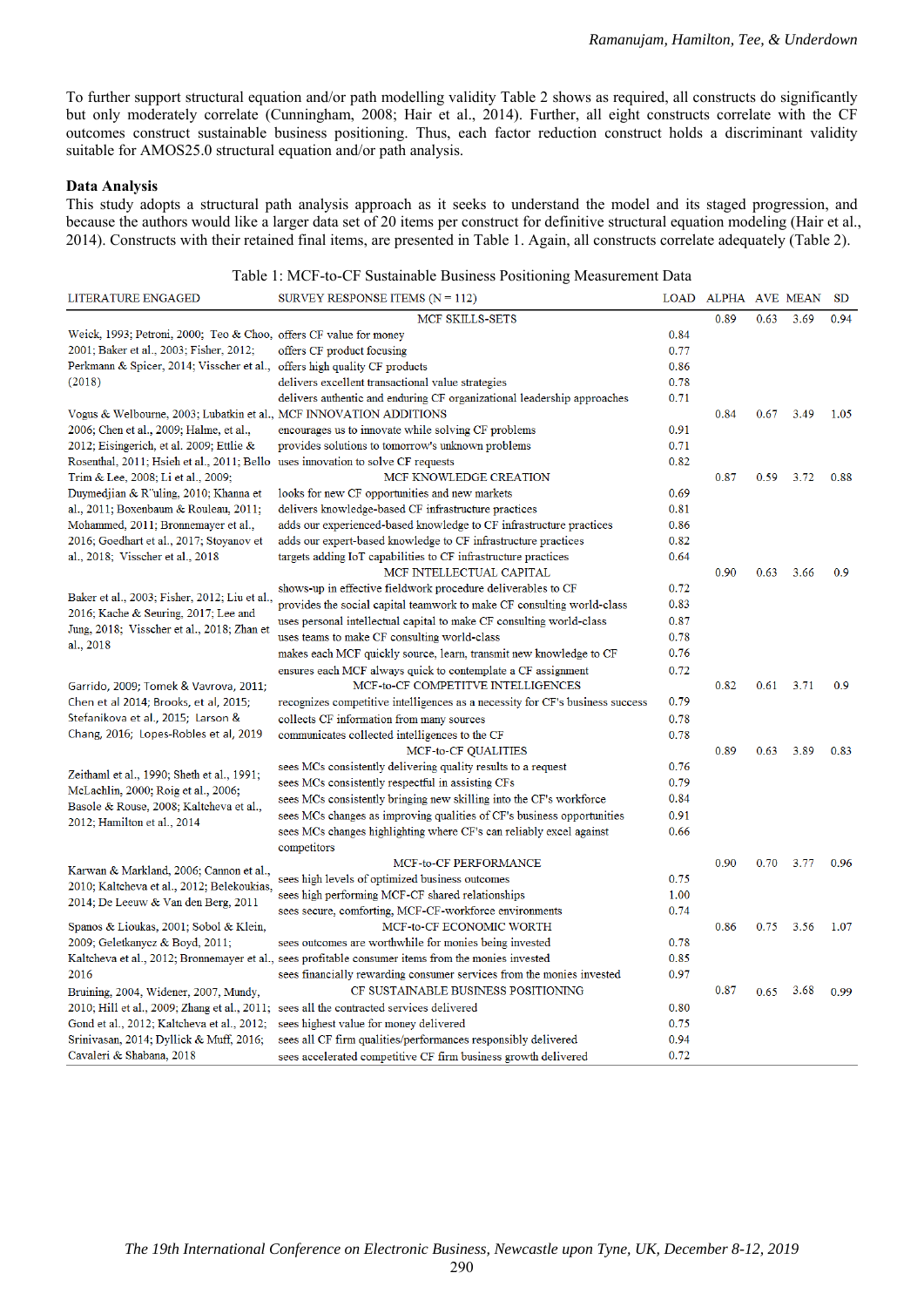| <b>CORRELATIONS</b>          | <b>Intellectual</b><br>Capital | Skills-Sets | $\ldots$<br>Knowledge<br>Creation | Innovation<br>Additions | $1.20$ we a $2.22$<br>Qualities | Performance | Worth<br>Eco | Competitive<br>Intelligences |
|------------------------------|--------------------------------|-------------|-----------------------------------|-------------------------|---------------------------------|-------------|--------------|------------------------------|
| <b>Intellectual Capital</b>  |                                |             |                                   |                         |                                 |             |              |                              |
| Skills-Sets                  | 0.75                           | 1.00        |                                   |                         |                                 |             |              |                              |
| Knowledge Creation           | 0.67                           | 0.67        | 1.00                              |                         |                                 |             |              |                              |
| <b>Innovation Additions</b>  | 0.70                           | 0.70        | 0.62                              | 1.00                    |                                 |             |              |                              |
| <b>Qualities</b>             | 0.70                           | 0.71        | 0.66                              | 0.58                    | 1.00                            |             |              |                              |
| Performance                  | 0.61                           | 0.62        | 0.57                              | 0.58                    | 0.80                            | 1.00        |              |                              |
| Eco Worth                    | 0.64                           | 0.58        | 0.62                              | 0.55                    | 0.65                            | 0.69        | 1.00         |                              |
| Competitive Intelligences    | 0.67                           | 0.57        | 0.66                              | 0.53                    | 0.54                            | 0.47        | 0.50         | 1.00                         |
| Sustainable Bus. Positioning | 0.63                           | 0.59        | 0.61                              | 0.52                    | 0.71                            | 0.63        | 0.66         | 0.62                         |

Table 2: MCF-to-CF Sustainable Business Positioning Model Implied Correlations



Figure 3: MCF-to-CF Sustainable Business Positioning Model

Table 3: MCF-to-CF Sustainable Business Positioning Model Fit Indices

|              |  |                           | FIT INDICES CMIN DF CMIN/DF P Bollen-Stine Bootstrap NFI RFI IFI TLI CFI RMSEA       |  |  |                                            |
|--------------|--|---------------------------|--------------------------------------------------------------------------------------|--|--|--------------------------------------------|
|              |  |                           | Study Values 28.82 17.00 1.70 0.04 0.26 (149/200 FITS) 0.96 0.92 0.99 0.97 0.98 0.08 |  |  |                                            |
| Ex. Fit Stds |  | $\geq 1: \leq 3$ $> 0.05$ | >0.05                                                                                |  |  | $≥0.95 ≥ 0.90 ≥ 0.95 ≥ 0.95 ≥ 0.95 ≤ 0.08$ |

Table 4: MCF-to-CF Sustainable Business Positioning Model Standardized β Weights

| PATH BETWEEN CONSTRUCTS      | $\beta$ EST.                      | S.E. | C.R. | p     |       |
|------------------------------|-----------------------------------|------|------|-------|-------|
| <b>Qualities</b>             | $\leq$ Skills-Sets                | 0.30 | 0.09 | 3.43  | ***   |
| Qualities                    | <-- Knowledge Creation            | 0.23 | 0.08 | 2.81  | 0.005 |
| <b>Qualities</b>             | $\leq$ -- Intellectual Capital    | 0.26 | 0.09 | 2.91  | 0.004 |
| Performance                  | $\leftarrow$ Qualities            | 0.81 | 0.08 | 10.07 | ***   |
| Performance                  | $\leq$ Innovation Additions       | 0.16 | 0.06 | 2.56  | 0.01  |
| Competitive Intelligences    | <-- Knowledge Creation            | 0.39 | 0.09 | 4.33  | ***   |
| Competitive Intelligences    | $\leftarrow$ Intellectual Capital | 0.42 | 0.09 | 4.74  | ***   |
| Eco Worth                    | <-- Knowledge Creation            | 0.29 | 0.11 | 2.72  | 0.007 |
| Eco Worth                    | $\leftarrow$ Intellectual Capital | 0.26 | 0.11 | 2.43  | 0.015 |
| Eco Worth                    | <-- Performance                   | 0.47 | 0.09 | 5.20  | ***   |
| Sustainable Bus. Positioning | <-- Competitive Intelligences     | 0.30 | 0.08 | 3.86  | ***   |
| Sustainable Bus. Positioning | $\leftarrow$ Oualities            | 0.46 | 0.10 | 4.77  | ***   |
| Sustainable Bus. Positioning | $\leq$ -- Eco Worth               | 0.25 | 0.07 | 3.41  | ***   |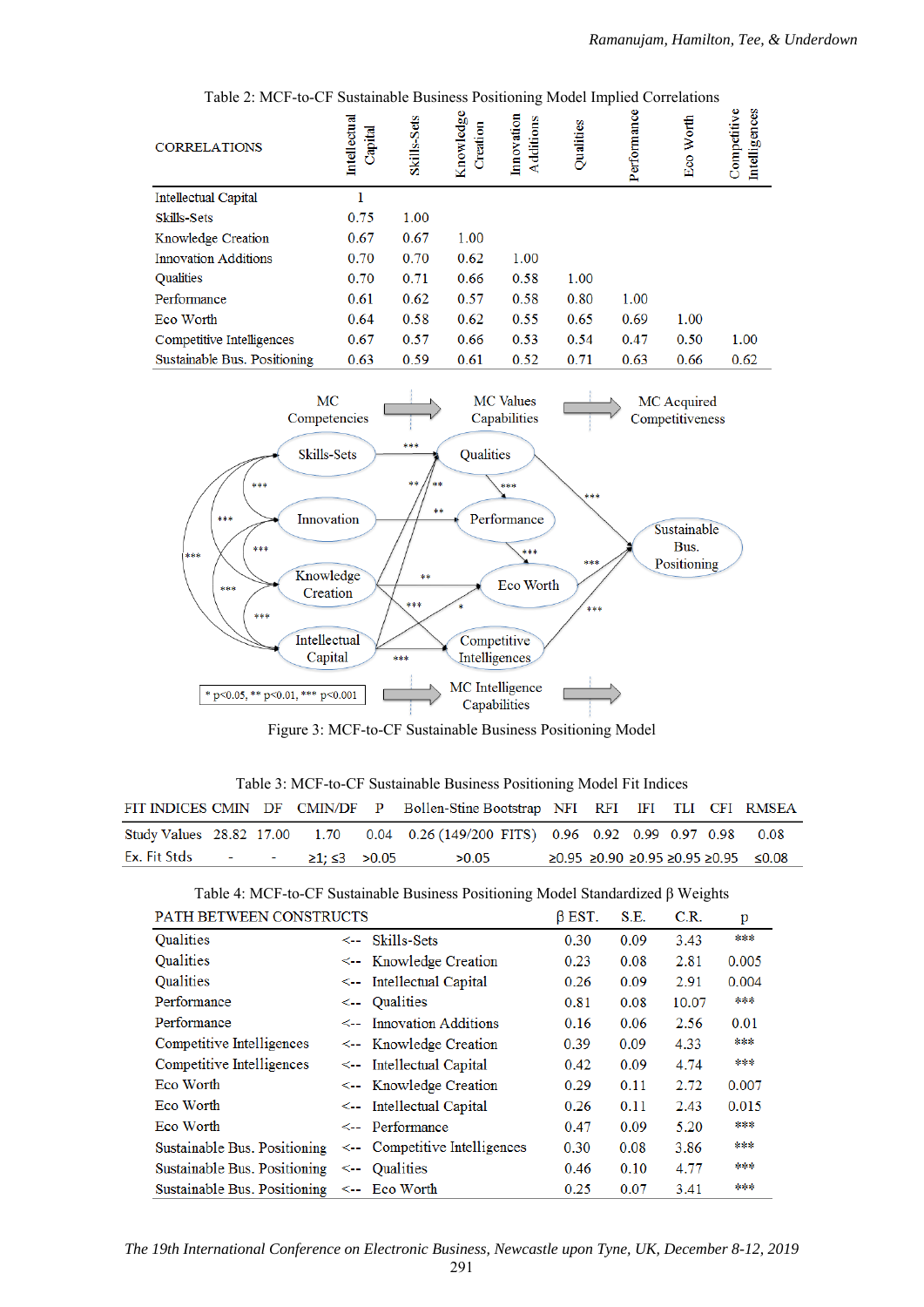### **DISCUSSION AND IMPLICATIONS OF MCF-TO-CF SUSTAINABLE BUSINESS POSITIONING MODEL Theoretical Model And Applied Implications**

Figure 3's MCF-to-CF Sustainable Business Positioning Model approach highlights the significant pathways a MCF can engage when assisting a CF towards a new sustainable business positioning. It differentiates three stages of MCF deliverance. Stage 1 encompasses pre-engagement. It sees the MCF continually developing its management consulting competencies. When the CF seeks a MCF's assistance the MCF draws on its relevant competencies to specifically deliver its new enhancements. Stage 2 then begins a MCF-to-CF transfer process. This brings new MCF ideas, approaches, innovations and skills-sets into the operations domain of the CF. These MCF-to-CF transfers are further exchanged, modified, and sorted across the consultancy. Over-time, Stage 2 is seen as delivering both a different set of CF values capabilities and CF competitive intelligence capabilities.

Stage 3 sees the results of these MCF-to-CF transfers. Here, against the MCF-CF discussions, an ongoing business solution is delivered. Where the CF deems the MCF-to-CF transfers provide useful deliverables capabilities (items of value and items of competitive intelligence), and so advances the CF beyond its former competitive business positioning, and then an ongoing CF sustainable (competitive) business positioning may result. Further, along with such positive outcomes, future MCF-to-CF consultancies may also be achievable. This creates further imperatives for the MCF to focus closely on delivering positive outcome solutions for the CF.

The MCF-to-CF Sustainable Business Positioning Model allows a MCF to understand how it may focus and best-deliver an enhanced CF sustainability (competitive) business positioning. Stage 1's four covarying model constructs being significantlyrelated (Cunningham, 2008; Hair et al., 2014), must be combined by the MCF into a relevant, overall competencies suite, directed specifically towards the CF. For example, the Figure 3 competencies of intellectual capital and knowledge creation jointly influence the MCF-to-CF competitive intelligence intermediary. Thus the MCF should optimize its intellectual and knowledge competencies as initiators of greater CF outcomes solutions and particularly its deliverable competitive intelligences skills-sets. Further, as each MCF competencies construct significantly influences the other, the MCF should continually formulate new ways to build their combined strengths. Thus, the MCF should research and maintain all four of its competencies and maintain these as its 'state-of-the-art' CF offerings.

Considering the four Figure 3 MCF-to-CF intermediaries (three utilitarian values deliverables, and the competitive intelligence deliverables), the strong intermediate values block displays an internal sequential pathway (qualities-to-performance-toeconomic-worth). This suggests all three constructs must be conjointly 'optimized' in order to optimize the MC-to-CF values deliverance process. Also, regarding the Figure 3 intermediaries, it is noted that a suggested intermediate relational pathway between competitive intelligences and performance (Stefanikova & Masarova, 2014) is not significant in this study.

This study also implies where a MCF constantly 'optimizes' across all seven of its Figure 3 outcome-building constructs, it can deliver a' best-case' CF sustainable (competitive) business positioning.

# **Practical Implications**

The Table 5 MCF-to-CF 'standardized total effects' shows a progressive set of relative construct effects that ultimately deliver the CF sustainable (competitive) business positioning construct. This again indicates that MCFs can deliver CF business enhancements via multiple contributing pathways, and that each pathway can be specifically optimized (Cunningham, 2008). It suggests the success/failure of the MCF-to-CF relationship can be gauged via the net positive (or negative) changes in the CF sustainable (competitive) business positioning construct. For example, MCF intellectual capital and MC knowledge creation competencies are key pathway outcomes drivers of Figure 3, whilst MCF capabilities and innovation competencies are also significant, but of lesser importance in driving this model's outcomes.

| <b>TOTAL EFFECTS</b>         | <b>Intellectual</b><br>Capital | Skills-Sets    | Knowledge<br>Creation | Innovation<br>Additions | 8<br>Qualiti | Performance | Worth<br>$E_{00}$ | Competitive<br>ces<br>gen<br>9<br><u>Intell</u> |
|------------------------------|--------------------------------|----------------|-----------------------|-------------------------|--------------|-------------|-------------------|-------------------------------------------------|
| Qualities                    | 0.28                           | 0.33           | 0.25                  |                         |              |             |                   |                                                 |
| Performance                  | 0.20                           | 0.23           | 0.17                  | 0.18                    | 0.70         |             |                   |                                                 |
| Eco Worth                    | 0.30                           | 0.10           | 0.31                  | 0.08                    | 0.29         | 0.42        |                   |                                                 |
| Competitive Intelligences    | 0.42                           | $\blacksquare$ | 0.38                  |                         |              |             |                   |                                                 |
| Sustainable Bus. Positioning | 0.31                           | 0.16           | 0.28                  | 0.02                    | 0.47         | 0.11        | 0.27              | 0.28                                            |

Table 5: MCF-to-CF Sustainable Business Positioning Model Standardized Total Effects

It remains important to focus on (and optimize) the intermediate MCF-to-CF values of qualities being delivered and economic worth being generated, along with the competitive intelligences enlisted as these Table 5 constructs represent the key positive sustainable (competitive) business positioning drivers. Here, although performance is a lesser intermediary construct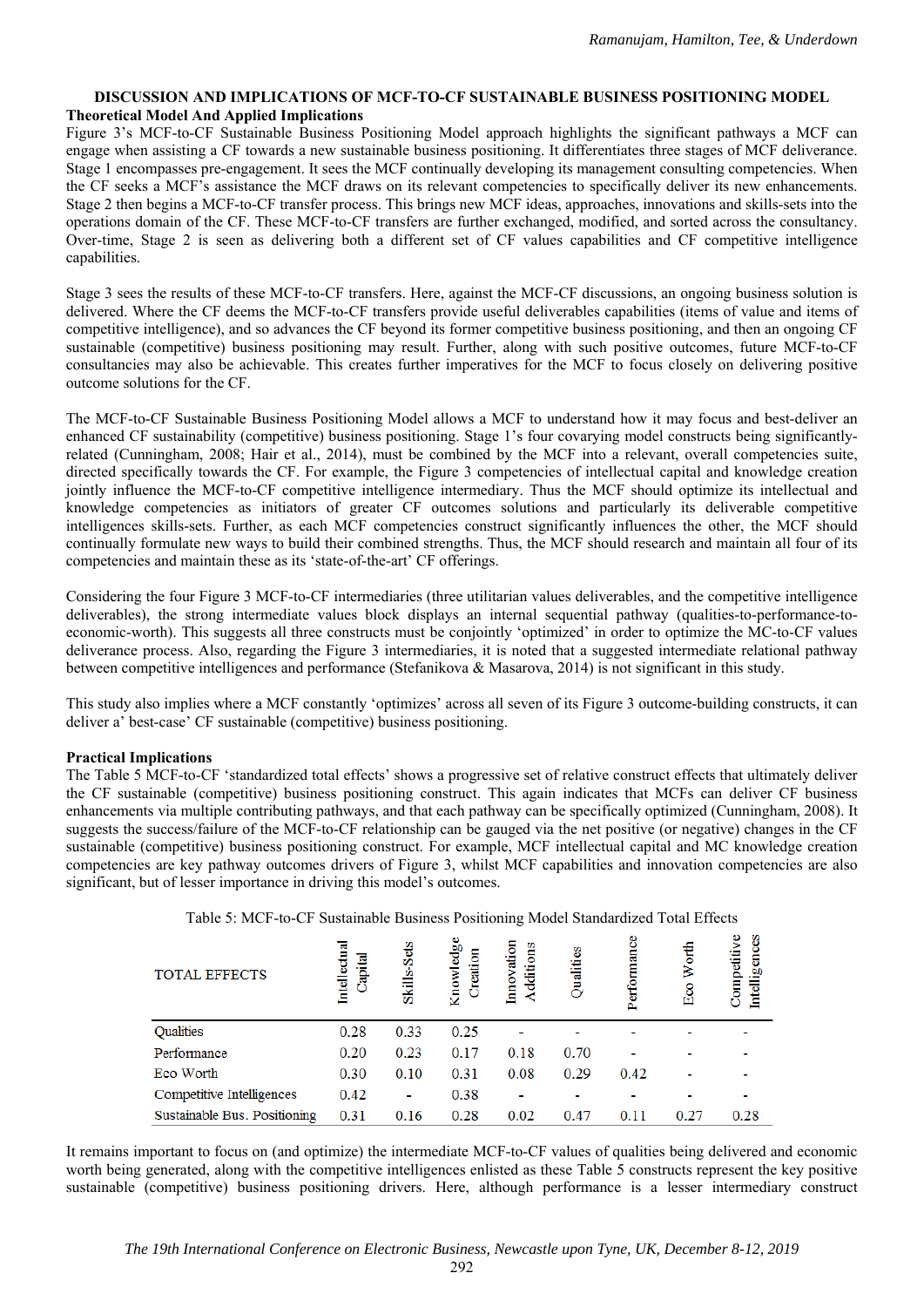contributor towards sustainability, it remains important as it does influence the economic worth construct. Further the qualities to performance to economic worth transitions should also be conjointly optimized.

#### **Future Research Measurement Implications**

In the future, where leading MCFs in India change the MCF-CF relationship by adding digital consultancy approaches (possibly encompassing: industry 4.0 advancements, robotics/cobotics/autonomous systems, 3D/4D printing operations, hype cycle innovations, real-time service value networks, levelled qualities improvements, software enablers, and/or augmented/virtual platform capabilities), then additional MCF competencies constructs – like 'industry 5.0' or 'hype' innovative skills-sets may also be required. Arguably, such additional and focused constructs may help produce an even stronger CF sustainable (competitive) business positioning.

Based on our literature investigations we suggest that future MCF-to-CF studies could include the hedonic values constructs of servicing and emotive satisfiers (Hamilton & Tee, 2016), and the intermediate competitive intelligences construct may also split by including an additional risk construct. Also, the sustainable (competitive) business positioning outcomes construct may sectioned to include CF satisfaction construct. Thus future MCF consultancies could possibly add additional CF diversity into their modelling.

However, although more construct items may fit the MCF-to-CF Sustainable Business Positioning Model, the three stage, time-lined pathways structure, as presented herein, is likely to remain. Future studies may also expose a logical pathway suggested by Stefanikova and Masarova, (2014) from competitive intelligences into the values deliverables suite.

#### **Future Research Theoretical And Management Implications**

Figure 3 suggests the MCF and the CF can be closer aligned when common management goals are cooperatively pursued. The three stage approach implies the model MCF-to-CF construct pathway transitions occurs over time, and in combination, and that these collectively help drive a recognizable CF sustainable business positioning.

To date no clear definition of Management Consulting Theory (MC Theory) exits - outside those provided by MCFs. By 2013, digital tracking and monitoring approaches were bringing changes into available MC competencies areas (Christensen et al., 2013). Today, MC can include multiple digital competencies areas across: cloud complemented collective intelligences, cobotics, augmented multidimensional realities, social media conectivities, multi-dimensional printing and block-chain systems. Such digital, autonomous intelligent inclusions offer continual re-modelling of MCF competencies, and so MCF's are continually able to improve their MCF-to-CF offerings, and then deliver ongoing, relevant, CF sustainable (competitive) business re-positioning opportunities.

Recently, the expansion of consulting services from just delivering strategy, into delivering a business strategy along with-full business implementation (Christensen et al., 2013; Hamilton, 2018) has shifted the scant, simplistic attempts to describe MC as a theory. Druckman, (2019) suggests consulting theory is currently merging and developing with practice. Hence, this study presents a new perspective concerning *Management Consulting Theory*, and now proposes that:

*Management Consulting Theory offers measurable pathways towards generating an ongoing competitive CF. Management Consulting Theory enlists current MCF competencies, and uses these to help create a collaborative suite of optimizable MCF-to-CF values capabilities and competitive intelligences capabilities. When suitably focused, this engaged system of MCF competencies, and its CF-absorbed, MCF-to-CF capabilities enhancements, can jointly influence the promotion of a CF sustainable business positioning ideally one that remains adaptive, and also promotes an ongoing CF sustainable (competitive) business positioning.* 

Thus, Management Consulting Theory is captured across the time-lined, three-Stage, MCF-to-CF Sustainable Business Positioning Model. Stage 1 introduces the MCF's competencies. Stage 2 then adds the active MC-to-CF consulting and enhancing deliverance phase. Stage 3 reflectively assesses the CF resultant sustainable (competitive) business positioning. Sometimes, Stage 1 and Stage 2 may not deliver optimal MCF-to-CF capabilities (Bower, 1982; Bessant & Rush, 1995). In such circumstances, additional constructs and/or refined construct items may offer further CF competitive advantages.

#### **Thoughts And Limitations**

Six limitations include being: a point-in-time study, a study involving nine constructs, an empirical study, conducted in India, supported by global members of the Institute of Management Consultants of India (and not all consulting firms), and developed from a small sample size bootstrap validated path model.

Researchers are invited to test this study's three stage Management Consulting Theory approach, and to deepen/extend its pathways modelling approach as a full structural equation model, and to refine the Management Consulting Theory proposed herein. Further, as MCF-to-CF values are likely time and place conditional, a longitudinal study is likely of use to display trends and to project future point-in-time (or progressive) rectifications.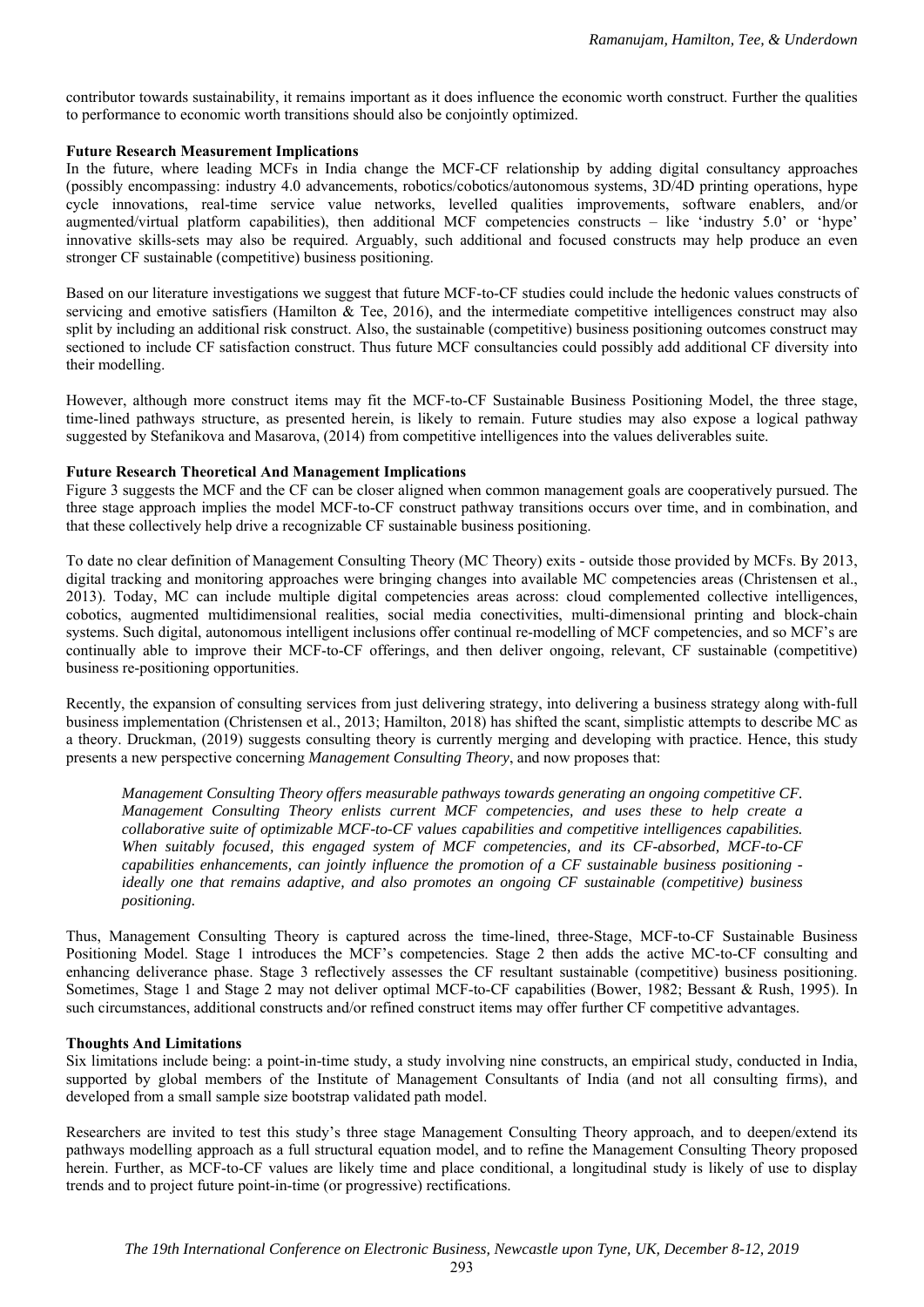As the MCF and the CF likely display different expectations, a gap analysis run before, during, and after the consultation may expose how a MCF may best re-align towards the CF.

Finally, where a MCF's developed knowledge systems remain intelligently-active within their neural networks, then real-time artificial intelligence (AI) responses to a CF's consultancy request can possibly be generated. Thus, MCFs with digital, realtime AI response competencies can likely outcompete rival, less-digital, non-real-time MCF solution providers.

#### **CONCLUSION**

This study's MCF-to-CF Sustainable Business Positioning Model suggests MCFs in India can astutely deploy their internallydeveloped, business-intelligence competences, and their competitive MCF-to-CF engagement capabilities as a knowledge and systems transference mechanism when assisting a CF towards enhancing its sustainable (competitive) business positioning. For example, the optimizing of qualities, and economic worth capabilities, and the wise engagement of competitive intelligences capabilities, then positively pushes the MCF-to-CF relationship towards enacting a stronger intermediate deliverance solution, and towards enhancing the CF's sustainable (competitive) business positioning. Thus the research question is positively answered.

This research also offers further clarification on: (1) a new (digitally-relevant) Management Consulting Theory approach, (2) MCF-to-CF competencies constructs (and their measurement items) - and their relative contributions as model initiators, (3) MCF constructs and their pathways systems, (4) model optimization possibilities, (5) MCF digitization of competencies constructs, and (6) a near-real-time integrated MCF-to-CF software platform solution capturing the MCFs digital age neural networks, external cloud datamining and AI-discovered item additions.

### **REFERENCES**

- Alexandra, V. (2018). The Roles of Social Complexity Belief and Perceived Contact Characteristics in Cultural Intelligence Development among Individuals Receiving Contact-Based Training. *Journal of Cross-Cultural Psychology*, *49*(8), 1283- 1301.
- Anderson, J. & Gerbing, D.W. (1988). Structural equation modelling in practice: A review and recommended two-step approach. *Psychological Bulletin*, *13*, 411-423.
- Arjaliès, D.L. & Mundy, J. (2013). The use of management control systems to manage CSR strategy: A levers of control perspective. *Management Accounting Research*, *24*(4), 284-300.
- Australian Information Industry Association. (2017). Skills for Today. Jobs for tomorrow. Retrieved from: https://www.aiia.com.au/ data/assets/pdf file/0020/81074/JOBS-FOR-TOMORROW-FINAL.pdf. (accessed 20 December 2018).
- Baker T., Miner A.S., & Eesley, D.T. (2003). Improvising firms: bricolage, account giving and improvisational competencies in the founding process. *Research Policy*, *32*(2), 255-276.
- Basole, R.C. & Rouse, W.B. (2008). Complexity of service value networks: Conceptualization and empirical investigation. *IBM Systems Journal*, *47*(1), 53-70.
- Belekoukias, I., Garza-Reyes, J.A. & Kumar, V. (2014). The impact of lean methods and tools on the operational performance of manufacturing organisations. *International Journal of Production Research*, *52*(18), 5346-5366.
- Bello, D.C., Radulovich, L.P., Javalgi, R.R.G., Scherer, R.F. & Taylor, J. (2016). Performance of professional service firms from emerging markets: Role of innovative services and firm capabilities. *Journal of World Business*, *51*(3), 413-424.
- Bose, R. (2008). Competitive intelligence process and tools for intelligence analysis. *Industrial Management & Data Systems*, *108*(4), 510-528.
- Boxenbaum, E. & Rouleau, L. (2011). New knowledge products as bricolage: metaphors and scripts in organizational theory. *Academy of Management Review, 36*(2), 272–296.
- Brandon-Jones, A., Lewis, M., Verma, R. & Walsman, M.C. (2016). Examining the characteristics and managerial challenges of professional services: An empirical study of management consultancy in the travel, tourism, and hospitality sector. *Journal of Operations Management*, *42*, 9-24.
- Breidbach, C.F. & Maglio, P.P. (2016). Technology-enabled value co-creation: An empirical analysis of actors, resources, and practices. *Industrial Marketing Management*, *56*, 73-85.
- Bronnenmayer, M., Wirtz, B.W. & Göttel, V. (2016). Determinants of perceived success in management consulting: An empirical investigation from the consultant perspective. *Management Research Review*, *39*(6), 706-738.
- Brooks, P., El-Gayar, O. & Sarnikar, S. (2015). A framework for developing a domain specific business intelligence maturity model: Application to healthcare. *International Journal of Information Management*, *35*(3), 337-345.
- Bruining, H., Bonnet, M. & Wright, M., (2004). Management control systems and strategy change in buyouts. *Management Accounting Research*, *15*(2), 155-177.
- Burgelman, R.A. (1991). Intraorganizational ecology of strategy making and organizational adaptation: Theory and field research. *Organization Science*, *2*, 239-262.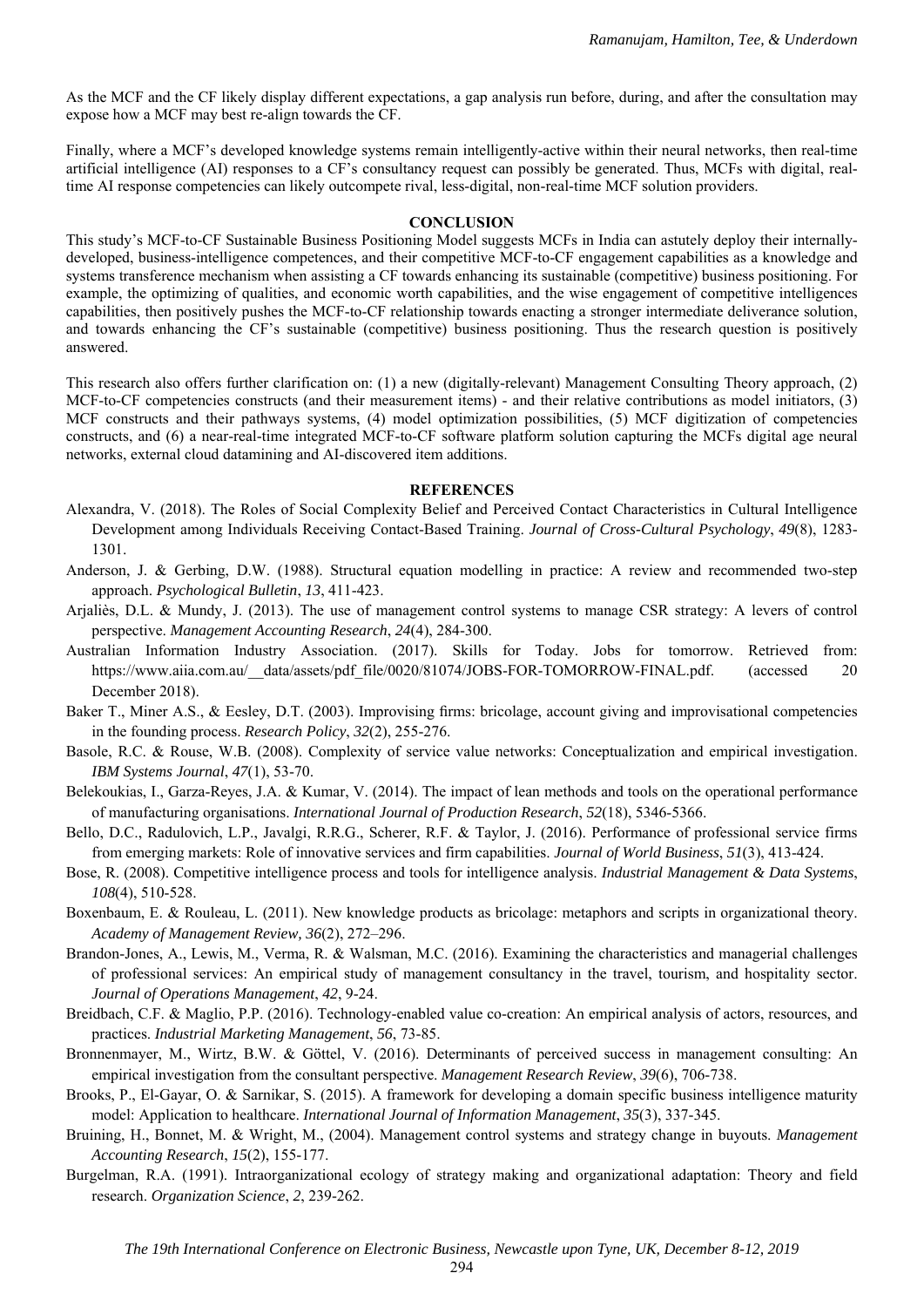- Cannon, J.P., Doney, P.M., Mullen, M.R. & Petersen, K.J. (2010). Building long-term orientation in buyer–supplier relationships: The moderating role of culture. *Journal of Operations Management*, *28*(6), 506-521.
- Cavaleri, S. & Shabana, K. (2018). Rethinking sustainability strategies. *Journal of Strategy and Management*, *11*(1), 2-17.

Chen, J.S., Tsou, H.T. & Huang, A.Y.H. (2009). Service delivery innovation. J*ournal of Service Research*, *12*(1), 36-55.

- Chou, C.P. & Bentler, P.M. (1990). Model modification in covariance structure modeling: A comparison among the likelihood ratio, Lagrange Multiplier, and Wald tests. *Multivariate Behavioral Research*, *25*, 115-136.
- Christensen, C.M., Wang, D. & Van Bever. D. (2013). Consulting on the Cusp of Disruption. *Harvard Business Review*, *91*(10), 106-114.
- Clun, R. (2017 July). Digital creative industries claim a growing share of the Australian economy. Retrieved from: http://www.smh.com.au/business/the-economy/digital-creative-industries-claim-a-growing-share-of-the-australianeconom y-20170703-gx3vm8.html (accessed 20 December 2018).
- Creplet, F., Dupouet, O., Kern, F., Mehmanpazir, B. & Munier, F. (2001). Consultants and experts in management consulting firms. *Research Policy*, *30*, 1517-1535
- Cunningham, E. (2008). A Practical Guide to Structural Equation Modeling using AMOS. Melbourne, Australia: Statsline.
- De Leeuw, S. & Van den Berg, J P. (2011). Improving operational performance by influencing shopfloor behavior via performance management practices. *Journal of Operations Management*, *29*(3), 224-235.
- DiMaggio, P. & Powell, W. (1983). The iron cage revisited: institutional isomorphism and collective rationality in organizational fields. *American Sociological Review*, *48*, 147-160.
- Ding, L., Velicer, W.F. & Harlow, L.L. (1995). Effects of estimation methods, number of indicators per factor, and improper solutions on structural equation modeling fit indices. *Structural Equation Modeling: A Multidisciplinary Journal*, *2*(2), 119-143.
- Druckman, D. (2019). *Theory to Practice: Reflections on a Consulting Life*. Wiley Online Library. Retrieved from: https://doiorg.elibrary.jcu.edu.au/10.1111/ncmr.12144 (accessed 24 June, 2019).
- Duarte Alonso. A., Kok, S., Sakellarios, N. & O'Brien, S. (2018). Micro enterprises, self-efficacy and knowledge acquisition: evidence from Greece and Spain. *Journal of Knowledge Management*. Retrieved from: https://doi.org/10.1108/JKM-02- 2018-0118 (accessed 20 December 2018).
- Duymedjian, R. & Ruling, C-C. (2010). Towards a foundation of bricolage in organization and management theory. *Organization Studies*, *31*(2), 133-151.
- Dyllick, T. & Muff, K. (2016). Clarifying the Meaning of Sustainable Business: Introducing a Typology from Business-as-Usual to True Business Sustainability. *Organization & Environment*, *29*(2), 156-174.
- Eisingerich, A.B., Rubera, G. & Seifert, M. (2009). Managing service innovation and interorganizational relationships for firm performance. *Journal of Service Research*, *11*(4), 344-356.
- Ettlie, J.E. & Rosenthal, S.R. (2011). Service versus manufacturing innovation. J*ournal of Product Innovation Management*, *28*(2), 285-299.
- Ferris, B. (2017). Response to the Digital Economy: Opening up the Conversation. Canberra, Australia: Department of Industry, Innovation and Science.
- Fincham, R. (2002). The agent's agent: Power, knowledge, and uncertainty in management consultancy. *International Studies of Management & Organization*, *32*(4), 67-86.
- Fisher, G. (2012). Effectuation, causation, and bricolage: a behavioral comparison of emerging theories in entrepreneurship research. *Entrepreneurship Theory and Practice*, *36*(5), 1019-1051.
- Fleisher, C.S. & Blenkhorn, D.L. (Eds.). (2003). Controversies in competitive intelligence: the enduring issues. Westport, CT: Greenwood Publishing Group.
- Fuld, L.M. (1994). The new competitor intelligence. New York, NY: John Wiley & Sons.
- Garrido, P. (2009). Business sustainability and collective intelligence. *The Learning Organization*, *16*(3), 208-222.
- Garud, R. & Karnøe, P. (2003). Bricolage versus breakthrough: distributed and embedded agency in technology entrepreneurship. *Research Policy*, *32*(2), 277–300.
- Gazzola, P., Jha-Thakur, U., Kidd, S., Peel, D. & Fischer, T. (2011). Enhancing environmental appraisal effectiveness: towards an understanding of internal context conditions in organisational learning. *Planning Theory & Practice*, *12*(2), 183-204.
- Geletkanycz, M.A. & Boyd, B.K. (2011). CEO outside directorships and firm performance: A reconciliation of agency and embeddedness views. *The Academy of Management Journal*, *54*(2), 335-352.
- Glückler, J. & Armbrüster, T. (2003). Bridging uncertainty in management consulting: The mechanisms of trust and networked reputation. *Organization Studies*, *24*(2), 269-297.
- Goedhart, M., Koller, T. &Wessels, D. (2017). The six types of successful acquisitions. *New York: Mckinsey & Company*. pp.1-5.
- Gond, J.P., Grubnic, S., Herzig, C. & Moon, J. (2012). Configuring management control systems: Theorizing the integration of strategy and sustainability. *Management Accounting Research*, *23*(3), 205-223.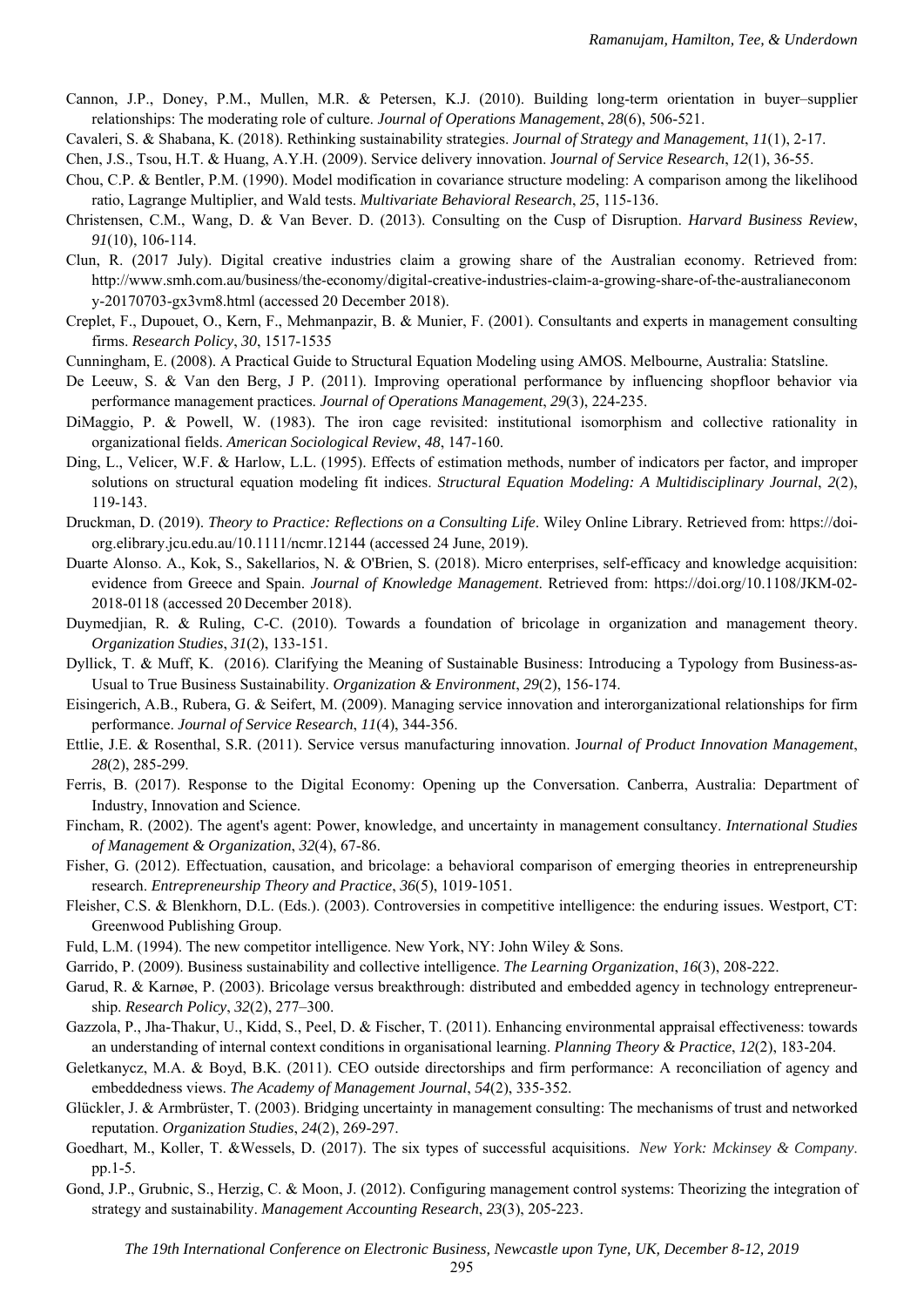- Greenwood, R. & Suddaby, R. (2006). Institutional entrepreneurship in mature fields: The big five accounting firms. *Academy of Management Journal, 49*, 27-48.
- Gruber, T. (2008). Collective knowledge systems: Where the social web meets the semantic web. *Web Semantics: Science, Services and Agents on the World Wide Web*, 6(1), 4-13.
- Hair, J.F., Black, W.C., Babin, B.J. & Anderson, R.E. (2014). Multivariate data analysis. Essex, UK: Pearson Education Limited.
- Halme, M., Lindeman, S. & Linna, P. (2012). Innovation for inclusive business: intrapreneurial bricolage in multinational corporations. *Journal of Management Studies*, *49*(4), 743-784.
- Hamilton, J.R. & Tee, S. (2016). Consumers and their internet of things items: A consumptive measurement approach using social media. In *Proceedings 1st World Congress and 21st Asia Pacific Decision Sciences Institute Conference APDSI*, Beijing, China, July 24-28, pp. 198-203.
- Hamilton, J.R. (2018). Tracking Big Data: Real-Time Qualities for BRI Businesses. In *Proceeding of The 22nd International Conference ISO & TQM*, Zhuhai, China, April 2-4, pp.1-7.
- Hamilton, J.R. (2019. The Internet of Everything. In *Proceeding of The 23rd International Conference ISO & TQM*, Zhuhai, China, 13-15 May, 1-8.
- Hamilton, J.R., Lemmon, C., Lui, C. & Tee, S. (2014). Value deliverance in virtual world environments. In *Proceeding of The 43rd Western Decision Sciences Annual Meeting*(*WDSI)*, Napa, California, US, April 1-4, pp.1-7
- Hamilton, J.R., Tee, S., & Prince, K. (2016). Corporate Leadership in the Digital A*ge.* In *Proceedings 16th International Conference on Electronic Business and 1st Global Conference on Internet and Information Systems(ICEB*), Xiamen, China, Dec 3-7, pp. 1-6.
- Hansen, J.M., McDonald, R.E. & Mitchell, R.K. (2013). Competence resource specialization, causal ambiguity, and the creation and decay of competitiveness: The role of marketing strategy in new product performance and shareholder value. *Journal of the Academy of Marketing Science*, *41*(3), 300-319.
- Heylighen, F. (2005). The Global Superorganism. In Heylighen, F., Joslyn, C., and Turchin, V, (Eds.) *Principia Cybernetica Web*, *Brussels*, Belgium: Principia Cybernetica
- Hill, J.A., Eckerd, S., Wilson, D. & Greer, B. (2009).The effect of unethical behavior on trust in a buyer-supplier relationship: The mediating role of psychological contract violation. *Journal of Operations Management*, *27*(4), 281-293.
- Hoyle, R.H. (1995). Structural equation modeling: Concepts, issues, and application, Thousand Oaks, CA: Sage Publications.
- Hsieh, P.F., Lee, C.S. & Ho, J.C. (2011). Strategy and process of value creation and appropriation in service clusters. *Technovation*, *32*(7-8), 430-439.
- Huber, G.P. (1991). Organizational learning: the contributing processes and the literatures. *Organization Science*, *2*(1), 88-115.
- Hughes, S. & White, R.J. (2005). Improving Strategic Planning and Implementation in Universities through Competitive Intelligence Tools: A Means to Gaining Relevance. *Journal of Higher Education Outreach and Engagement*, *10*(3), 39-52.
- Innovation and Science Australia. (2016). Performance review of the Australian innovation, science and research system. *ISA*. Retrieved from: https://industry.gov.au/Innovation-and-Science-Australia/Pages/default.aspx (accessed 20 Dec 2018).
- Irwin, J., Lahneman, B. & Parmigiani, A. (2018). Nested identities as cognitive drivers of strategy. *Strategic Management Journal*, *39*(2), 269-294.
- Jednak, S. & Kragulj, D., (2015). Achieving sustainable development and knowledge-based economy in Serbia. *Management: Journal for Theory and Practice of Management*, *20*(75), 1-12.
- Jensen, S.H., Poulfelt, F. & Kraus, S. (2010). Managerial routines in professional service firms: transforming knowledge into competitive advantages. *The Service Industries Journal*, *30*(12), 2045-2062.
- Jones, M.A., Reynolds, K.E. & Arnold, M.J. (2006). Hedonic and utilitarian shopping value: Investigating differential effects on retail outcomes. *Journal of Business Research*, *59*(9), 974-981.
- Kache, F. & Seuring, S. (2017). Challenges and opportunities of digital information at the intersection of Big Data Analytics and supply chain management. *International Journal of Operations & Production Management*, *37*(1), 10-36.
- Kahneman, D. & Tversky, A. (1979). Prospect theory: An analysis of decision under risk. *Econometrica*, *47*(2), 263-292.
- Kaltcheva, V.D., Winsor, R.D. & Parasuraman, A. (2012). Do customer relationships mitigate or amplify failure responses? *Journal of Business Research*, *66*(4), 525-532.
- Karwan, K.R. & Markland, R.E. (2006). Integrating service design principles and information technology to improve delivery and productivity in public sector operations: The case of the South Carolina DMV. *Journal of Operations Management*, *24*(4), 347-362.
- Kelley, H. & Michela, J.L. (1980). Attribution theory and research. *Annual Review of Psychology*, *31*, 457–501.
- Khanna, T., Song, J. & Lee, K. (2011). The paradox of Samsung's rise. *Harvard Business Review*, *89*(7-8), 142-147.
- King, A.W. & Zeithaml, C. (2001). Competencies and firm performance: Examining the causal ambiguity paradox. *Strategic Management Journal*, *22*(1), 75-99.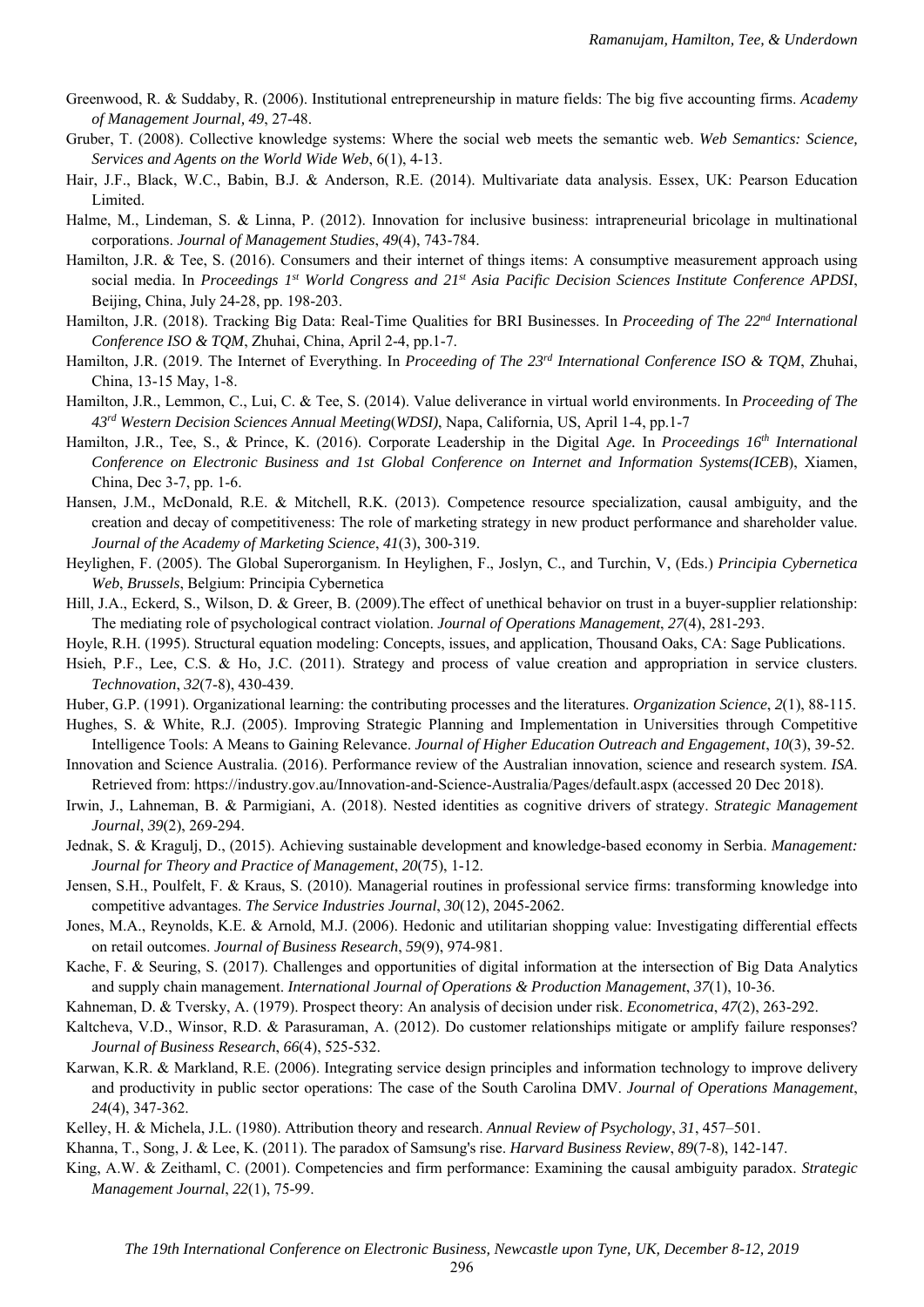- Kisfalvi, V., Sergi, V. & Langley, A. (2016). Managing and Mobilizing Microdynamics to Achieve Behavioral Integration in Top Management Teams. *Long Range Planning*, *49*(4), 427-446.
- Kline, R.B. (2005). *Principles and practice of structural equation modeling (2<sup>nd</sup> Ed.), New York, NY: Guilford.*
- Konlechner, S. & Ambrosini, V. (2019). Issues and Trends in Causal Ambiguity Research: A Review and Assessment. *Journal of Management*, *45*(6), 2352 –2386.
- Larson, D. & Chang, V. (2016). A review and future direction of agile, business intelligence, analytics and data science. *International Journal of Information Management*, *36*(5), 700-710.
- Laursen, L.N. & Andersen, P.H. (2016). Innovation summits: comparison and conceptualisation. *European Journal of Marketing*, *50*(12), 2249-2268.
- Lee, B-C. & Jung, J-T. (2018). An Empirical study on the competence of consultants affecting quality of consulting service: Focussed on the moderating effect of problem solving ability. *International Journal of Pure and applied Mathematics, 118*(24a), 1-15.
- Leiby, J. (2018). The role of consultants and management prestige in management control system adoption. *Accounting, Organizations and Society*, *66(*4), 1-13.
- Li, Y.H., Huang, J.W. & Tsai, M.T. (2009). Entrepreneurial orientation and firm performance: The role of knowledge creation process. *Industrial Marketing Managemen*t, *38*(4), 440-449.
- Liu, G., Shah, R. & Schroeder, R.G. (2006). Linking work design to mass customization: A sociotechnical systems perspective. *Decision Sciences*, *37*(4), 519-545.
- Liu, H., Wei, S., Ke, W., Wei, K.K. & Hua, Z. (2016). The configuration between supply chain integration and information technology competency: A resource orchestration perspective. *Journal of Operations Management*, *44*, 13-29.
- López-Robles, J.R., Otegi-Olaso, J.R., Gómez, I.P. & Cobo, M.J. (2019). 30 years of intelligence models in management and business: A bibliometric review. *International Journal of Information Managemen*t, *48*, 22-38.
- Lubatkin, M.H., Simsek, Z., Ling, Y. & Veiga, J.F. (2006). Ambidexterity and performance in small-to medium-sized firms: The pivotal role of top management team behavioral integration. *Journal of Management*, *32*(5), 646-672.
- Luu, N., Hau, L.N., Ngo, L. V., Bucic, T. & Cuong, P.H. (2016). Outcome versus process value in service delivery. *Journal of Services Marketing*, *30*(6), 630-642.
- Marsh, H.W., Hau, K.-T. & Wen, Z. (2004). In search of golden rules: Comment on hypothesis testing approaches to setting cut off values for fit indexes and dangers in overgeneralizing Hu and Bentler's (1999) findings. *Structural Equation Modeling*, *11*, 320-341.
- Martin R.L. (2010). How hierarchy can hurt strategy execution? *Harvard Business Review*. *88*(7-8), 74-75.
- McLachlin, R. (2000). Service quality in consulting: what is engagement success? *Managing Service Quality: An International Journal*, *10*(3), 141-150.
- McMakin, T. & Fletcher, D. (2018), *How Clients Buy: A Practical Guide to Business Development for Consulting and Professional Services*. London., UK: John Wiley & Sons.
- Mohammed, R. (2011). Ditch the discounts. *Harvard Business Review*, 89, 23-25.
- Mundy, J., (2010). Creating dynamic tensions through a balanced use of management control systems. *Accounting, Organizations and Society*, *35*(5), 499-523.
- Muthén, L.K. & Muthén, B.O. (2002). How to use a Monte Carlo study to decide on sample size and determine power. *Structural Equation Modeling*, *9*(4), 599-620.
- Nikolova, N., Moellering, G. & Reihlen, M. (2015). Trusting as a 'leap of faith': Trust building practices in client-consultant relationships. *Scandinavian Journal of Management*, *31*, 232–245.
- Noe, R.A., Hollenbeck, J.R., Gerhart, B. & Wright, P.M. (2017). *Human resource management: Gaining a competitive advantage*, New York, NY: McGraw-Hill Education.
- Nunnally, J.C. (1967). *Psychometric Theory*, New York, NY: McGraw Hill.
- Ordanini, A. & Parasuraman, A. (2011). Service Innovation Viewed Through a Service-Dominant Logic Lens: A Conceptual Framework and Empirical Analysis. *Journal of Service Research*, *14*(1), 3-23.
- Palmatier, R., Dant, R., Grewal, D. & Evans, K. (2006). Factors influencing the effectiveness of relationship marketing: A meta-analysis. *Journal of Marketing*, *70*(4), 136-153.
- Payne, S.L. & Calton, J.M. (2002). Towards a Managerial Practice of Stakeholder Engagement: Developing Multi-stakeholder Learning Dialogues. *Journal of Corporate Citizenship*, *6*, 37-52.
- Perkmann, M. & Spicer, A. (2014). How emerging organizations take form: The role of imprinting and values in organizational bricolage. *Organization Science*, *25*(6), 1785-1806.
- Petroni, A. (2000). The future of insurance industry in Italy: Determinants of competitiveness in the 2000s. *Futures*, *32*(5), 417-434.
- Prince, K. (2019). Digital Leadership: Transitioning into the digital age. Doctoral dissertation, James Cook University, Cairns, Australia.

297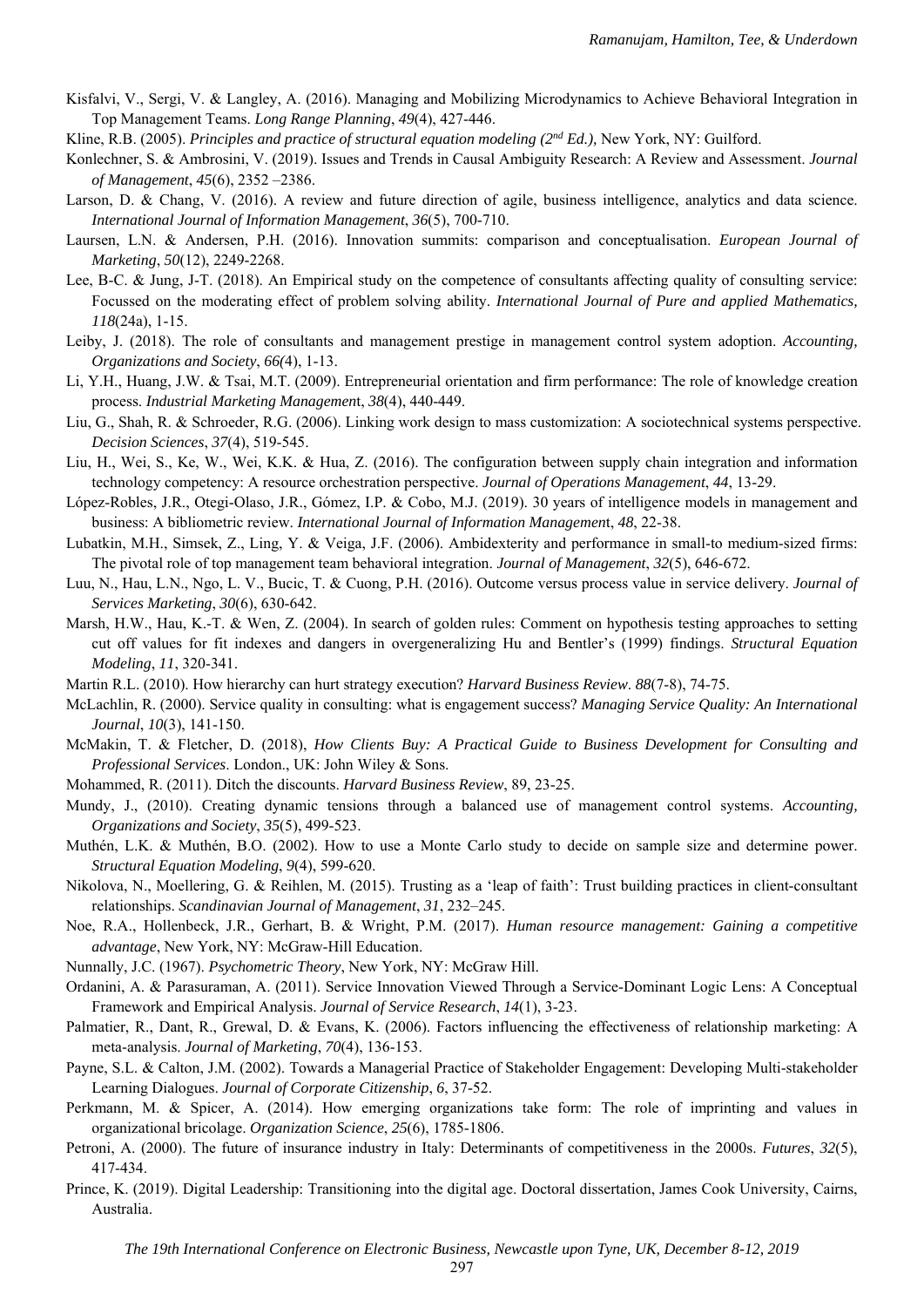- Ramanujam, R. (2012). Competitive Intelligence: the impact of management consulting on service businesses*.* In: T.N.Badri & J.N.D. Gupta, (Eds.)*, Enhancing Competitiveness using Decision Sciences*, New Delhi, India: Macmillan Publishers *,*pp. 283-289
- Ramanujam, R., Hamilton, J.R. & Ciccotosto, S. (2019). Pathway to Management Consulting Sustainability. In Proceedings 23rd International Conference on ISO & TQM (pp. 1-17), ICIT. Zhuhai, China, May13-15.
- Rangan, R.K. & Dhanapal, D. (2016). Empirical study of factors that influence consultant satisfaction in management consulting service in the Indian Context. *Journal of Contemporary Management Research*, 10(2), 1-23.
- Reinmoeller, P. & Ansari, S. (2016). The persistence of a stigmatized practice: A study of competitive intelligence. *British Journal of Management, 27*(1), 116-142.
- Roig, J.C., Sánchez, J. & Moliner, M.A. (2006). Customer perceived value in banking services. *International Journal of Bank Marketing*, *24*(5), 266-283.
- Sánchez, L.E. & Mitchell, R. (2017). Conceptualizing impact assessment as a learning process. *Environmental Impact Assessment Review*, *62*, 195-204.
- Senyard, J., Baker, T., Steffens, P. & Davidsson, P. (2014). Bricolage as a path to innovativeness for resource‐constrained new firms. *Journal of Product Innovation Management*, *31*(2), 211-230.
- Sewdass, N. (2009). The implementation of competitive intelligence tools and techniques in public service departments in South Africa to improve service delivery: A case study of the Department of Home Affairs, Doctoral Dissertation, University of Pretoria, Pretoria, South Africa.
- Sheth, J., Newman, B. & Gross, B. (1991). Why we buy what we buy: A theory of consumption values. *Journal of Business Research*, *22*(2), 159-170.
- Simon, A. & Kumar, V. (2001). Clients' views on strategic capabilities which lead to management consulting success. *Management Decision*, *39*(5), 362-372.
- Simons, R., (1995). *Levers of Control, How Managers Use Innovative Control Systems to Drive Strategic Renewal*. Boston, MA: Harvard Business School Press.
- Sobol, M.G. & Klein, G. (2009). Relation of CIO background, IT infrastructure, and economic performance. *Information & Management*, *46*(5), 271-278.
- Spanos, Y.E. & Lioukas, S. (2001). An examination into the causal logic of rent generation: Contrasting Porter's competitive strategy framework and the resource-based perspective. *Strategic Management Journal*, *22*(10), 907-934.
- Srinivasan R. (2014). The management consulting industry Growth of consulting services in India: Panel Discussion. *IIMB Management Review*, *26*,257-270
- Starr, R., Newfrock, J. & Delurey, M. (2003). Enterprise resilience: managing risk in the networked economy. *Strategy and Business*, *30*, 70-79.
- Stefanikova E. & Masarova, G. (2014). The need of complex competitive intelligence. *Procedia Social and Behavioral Sciences*, *110*, 669-677.
- Stefanikova, Ľ., Rypakova, M. & Moravcikova, K. (2015). The impact of competitive intelligence on sustainable growth of the enterprises. *Procedia - Economics and Finance*, *26*, 209-214.
- Stoyanov, S., Woodward, R., & Stoyanova, V. (2018). Simple word of mouth or complex resource orchestration for overcoming liabilities of outsidership. *Journal of Management*, *44*(8), 3151-3175.
- Sturdy, A. & Wright, C. (2011). The active client: The boundary-spanning roles of internal consultants as gatekeepers, brokers and brokers and partners of their external counterparts. *Management Learning*, *42*(5), 485–503.
- Tabachnick, B.G. & Fidell, L.S. (2001). Using multivariate statistics (4th ed.), New York, NY: Harper & Row.
- Tan, K. & Agnew, C.R. (2016). Ease of retrieval effects on relationship commitment: The role of future plans. *Personality and Social Psychology Bulletin*, *42*(2), 161-171.
- Teo, T.S. & Choo, W.Y. (2001). Assessing the impact of using the Internet for competitive intelligence. *Information & Management*, *39*(1), 67-83.
- Tinsley, H.E.A. & Tinsley, D.J. (1987). Uses of factor analysis in counseling psychology research. *Journal of Counseling Psychology*, *34*, 414-424.
- Tomek, G., &Vávrová V. (2007). *Marketing from idea to implementation*. Praha: Professional Publishing.
- Trim, P.R.J. & Lee, Y.I. (2008). A strategic marketing intelligence and multi-organisational resilience framework. *European Journal of Marketing*, *42*(7/8), 731-745.
- Umasuthan, H., Park, O.J. & Ryu, J.H. (2017). Influence of empathy on hotel guests' emotional service experience. *Journal of Services Marketing*, *31*(6), 618-635.
- Visscher, K., Heusinkveld, S. & O'Mahoney, J. (2018). Bricolage and Identity Work. *British Journal of Management*, *29*(2), 356-372.
- Vogus, T.J. & Welbourne, T.M. (2003). Structuring for high reliability: HR practices and mindful processes in reliability‐seeking organizations. *Journal of Organizational Behavior*, 2*4(*7), 877-903.